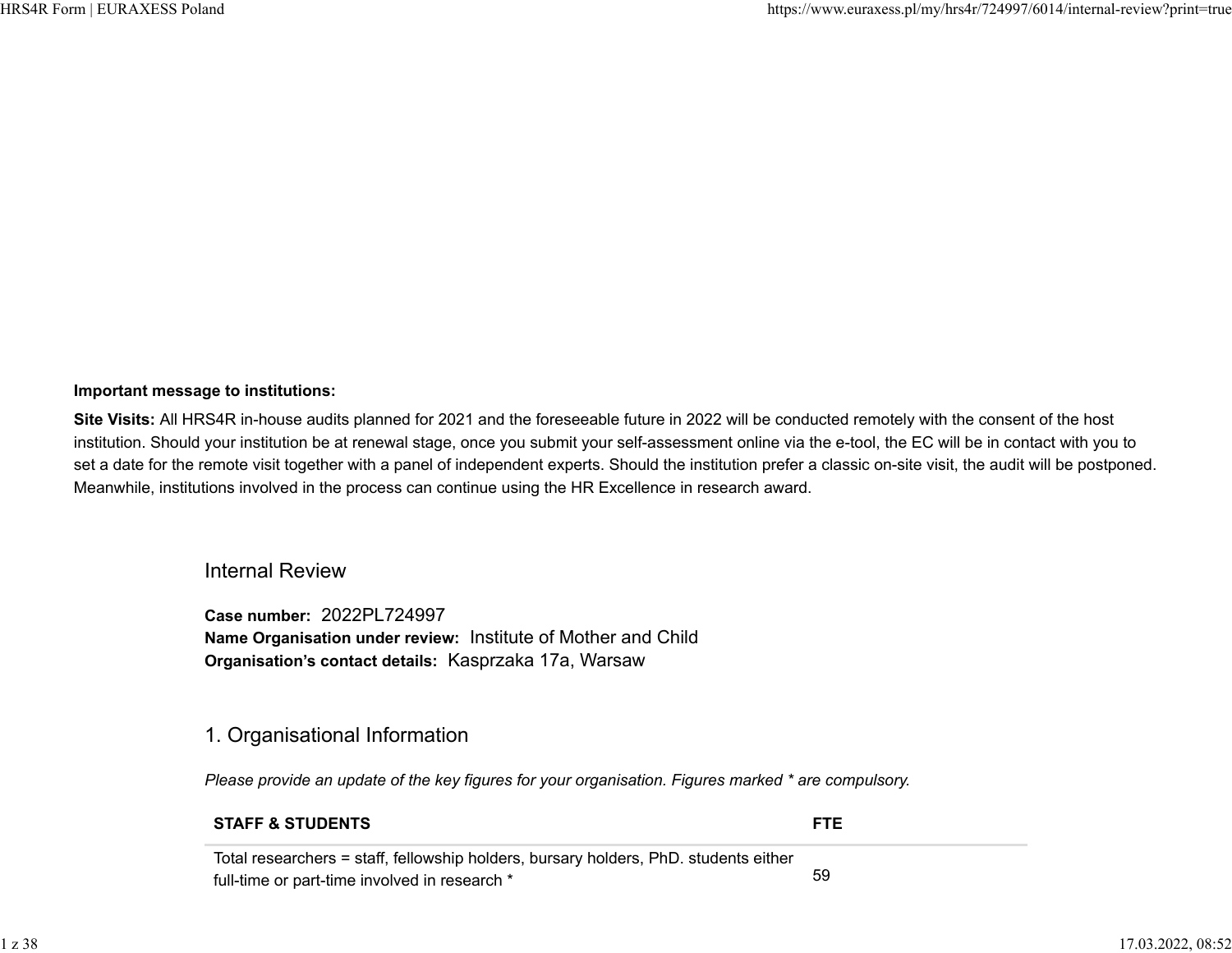| <b>STAFF &amp; STUDENTS</b>                                                                                                                         | <b>FTE</b> |
|-----------------------------------------------------------------------------------------------------------------------------------------------------|------------|
| Of whom are international (i.e. foreign nationality) *                                                                                              | 0          |
| Of whom are externally funded (i.e. for whom the organisation is host<br>organisation) *                                                            | $\pmb{0}$  |
| Of whom are women *                                                                                                                                 | 47         |
| Of whom are stage R3 or R4 = Researchers with a large degree of autonomy,<br>typically holding the status of Principal Investigator or Professor. * | 20         |
| Of whom are stage R2 = in most organisations corresponding with postdoctoral<br>level *                                                             | 22         |
| Of whom are stage $R1$ = in most organisations corresponding with doctoral level $*$                                                                | 8          |
| Total number of students (if relevant) *                                                                                                            | 9          |
| Total number of staff (including management, administrative, teaching and<br>research staff) *                                                      | 1096       |
| <b>RESEARCH FUNDING (figures for most recent fiscal year)</b>                                                                                       | €          |
| Total annual organisational budget                                                                                                                  |            |
| Annual organisational direct government funding (designated for research)                                                                           |            |
| Annual competitive government-sourced funding (designated for research,<br>obtained in competition with other organisations - including EU funding) |            |
|                                                                                                                                                     |            |

Annual funding from private, non-government sources, designated for research

#### **ORGANISATIONAL PROFILE (a very brief description of your organisation, max. 100 words)**

*The Institute of Mother and Child is a research institute with a proven track record in Poland and on the international arena, active in the field of maternal and child health, reproductive health and health of the*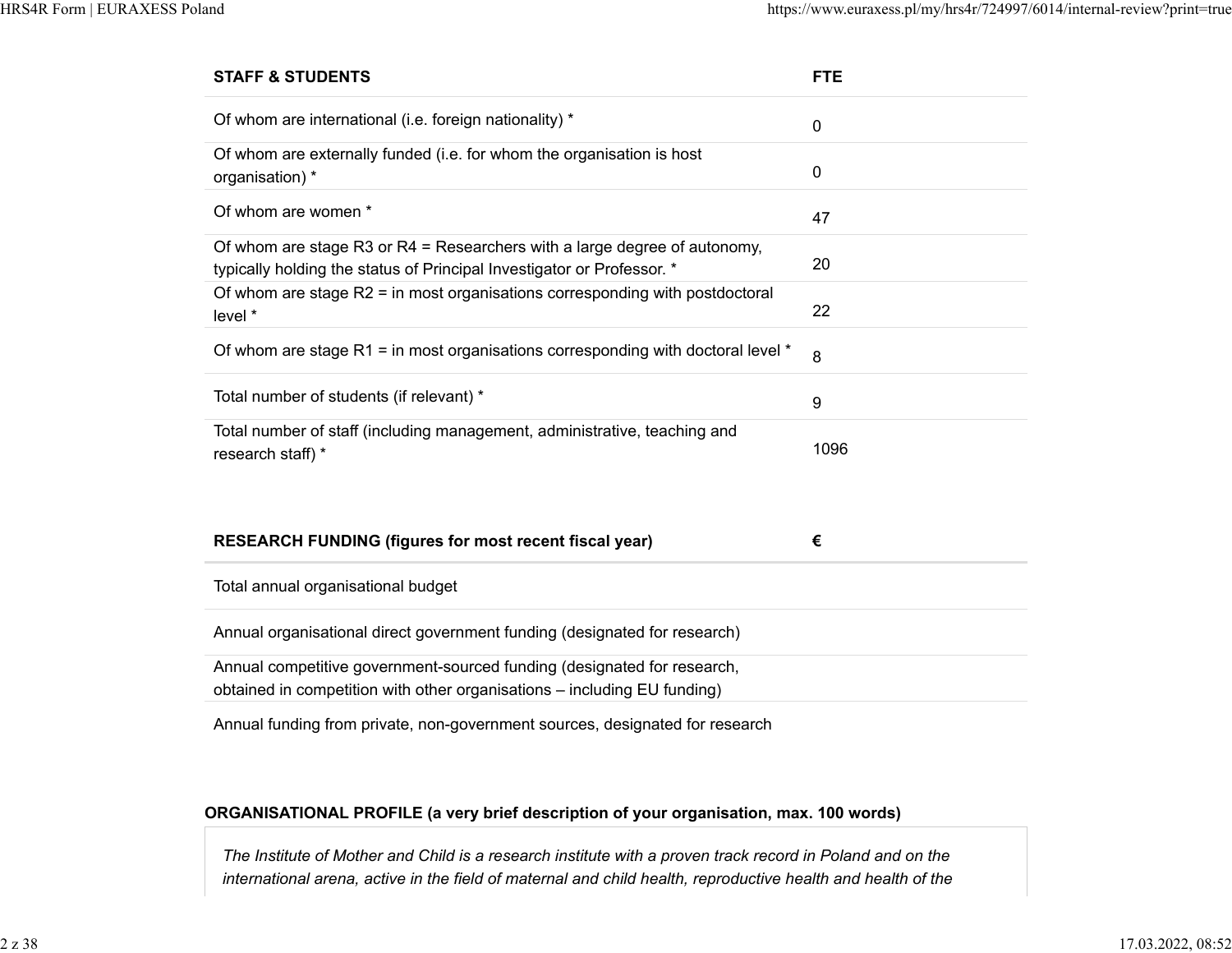*population in developmental age. It is an institution with many years of tradition and significant achievements known in the country and on the international forum. The Institute was appointed by the resolution of the Council of Ministers in 1951. Activities undertaken by IMC serve families who plan and expect children as well as children and young people themselves.*

# 2. Strengths and weaknesses of the current practice

Please review the strengths and weaknesses under the 4 thematic areas of the Charter and Code, as provided by your organisation in the initial assessment phase. When doing so, you should do not only look back, but also consider new priorities, strategic decisions, etc. which may further influence the action plan. Please also provide a brief commentary in the "Remarks" column if major changes have occurred versus the initial plan.

**Note:**Click on the name of each of the four thematic headings of the Charter & Code to open the editor and provide your answers in the Internal Review for Interim Assessment dedicated section.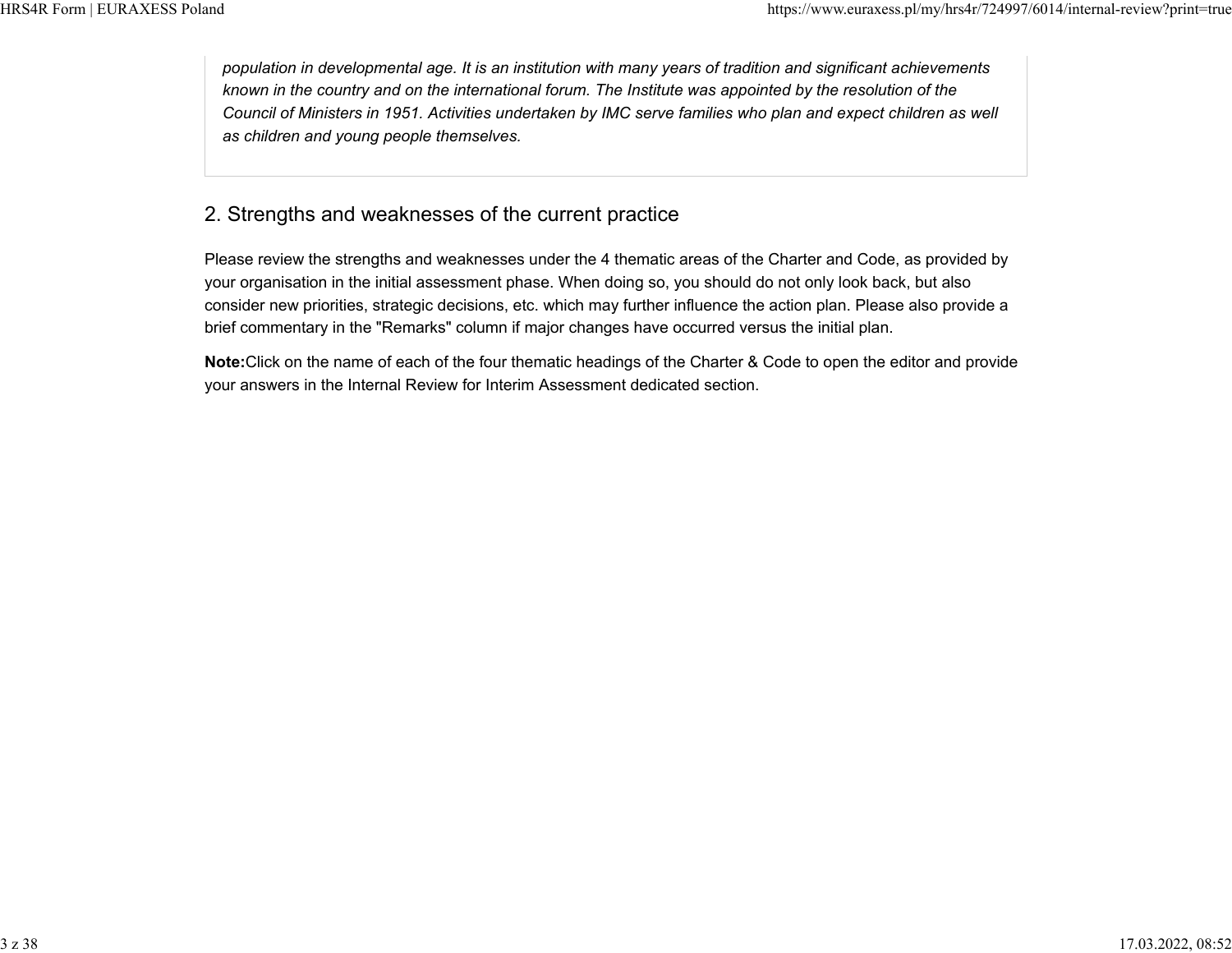Ethical and professional aspects\*  $\checkmark$ Strengths and Weaknesses (Initial Phase) Strengths and Weaknesses (Interim Assessment) Strengths and Weaknesses (Award Renewal, max 500 words) \* IMC is a specialist centre with a nationwide coverage, a reference hospital. We treat children with rare diseases from all over the country . We employ first rate scientists, specialists of international renown, our researchers keep developing all the time (since 2018, three employees obtained the title of professor, two employees - habilitation, 23 - Ph.D. degree. ) We have got A category in research activity. Our researchers publish papers with high IF (2018: IF=193,376; 2019: IF=274,5; 2020: IF=283,777, 2021: IF=503,034 ) and are engaged in international cooperation (e.g. with WHO, HBSC, membership in European Reference Network). We are involved in education of our physicians (medical specialties) which translates into better medical service as well as scientific value. Within POWER project `Genetically determined disease - education and diagnostics' financed from the UE funds, our researchers educate laboratory diagnosticians and physicians employed in the Institute as well as from other institutions. Public engagement of our scientists is beyond doubt - they participate in parliamentary committees, are national consultant in various fields of medicine, play important functions in scientific societies. The researchers follow the rules of the Code of Ethics, there is no complaints to the Disciplinary Spokesman, no infringment of Copywright Law. In the next 3 years we plan to encourage researchers to use our newly introduced system combining functionailities of Institutional Repository (IR) and Current Research Information System (CRIS). It will allow researchers to easily become familiar with reasearch activity of other scientists in our Institute and to cooperate with them, as well as to have easy acess to their own publications and projects.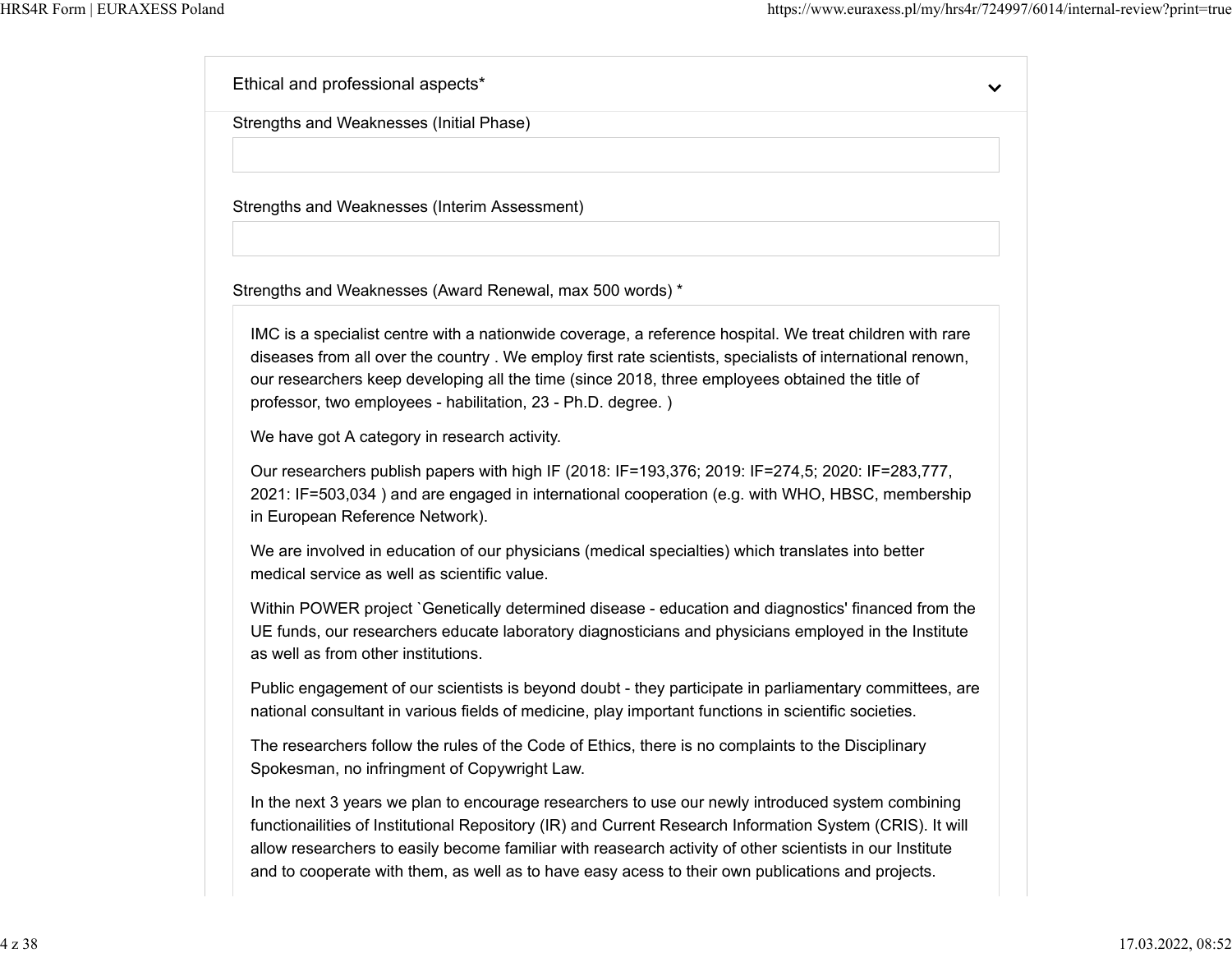Our system of rewarding for achevements in gaining externally funded projects or outstanding publications might not be effective enough and we analyze possiblities of improving it. We also are going to organize a competition among researachers for starting cooperation with small and mediumsize enterprises.

Remarks (max 500 words)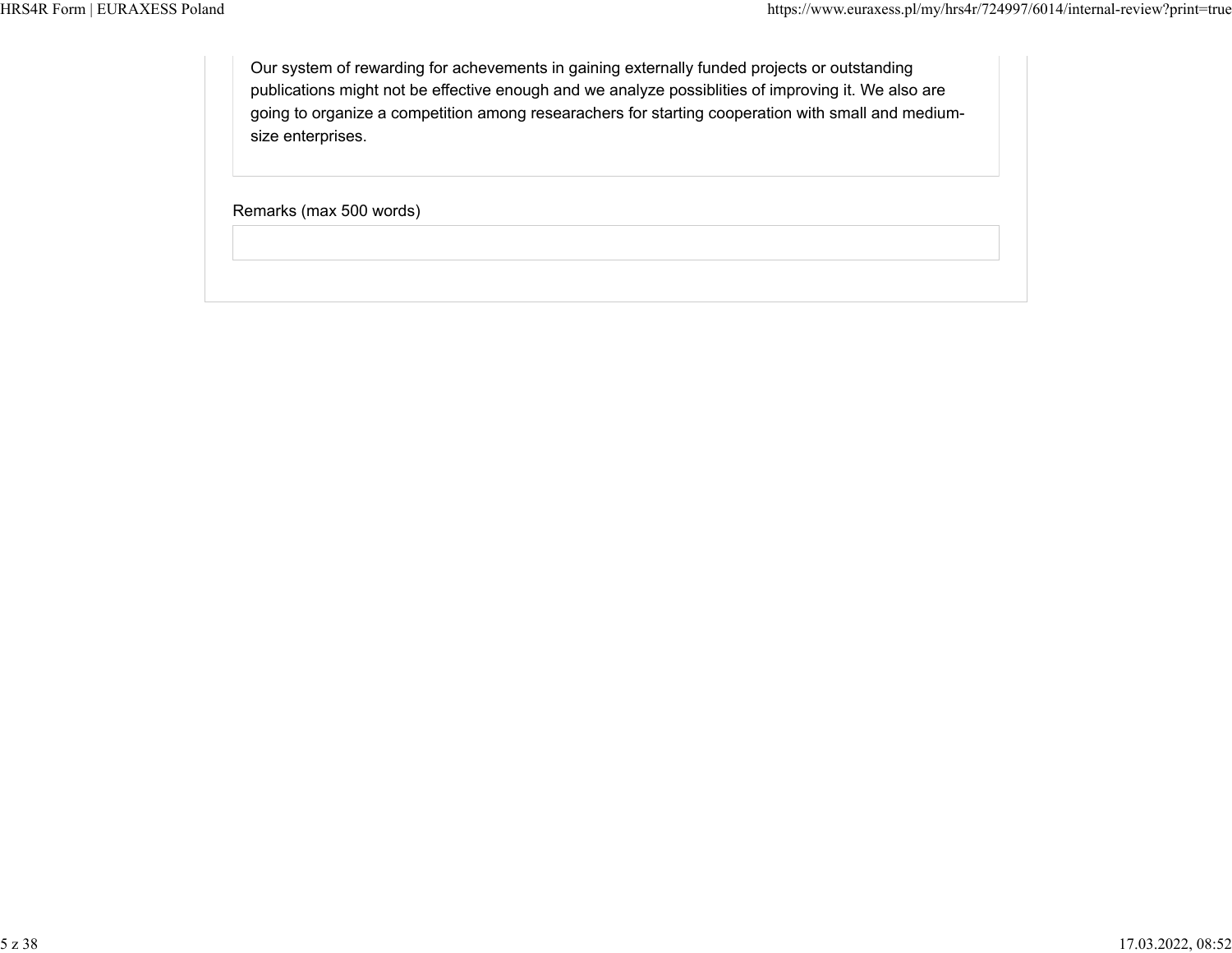Recruitment and selection\*

Strengths and Weaknesses (Initial Phase)

Strengths and Weaknesses (Interim Assessment)

Strengths and Weaknesses (Award Renewal, max 500 words) \*

During the last three years we rearranged the rules of recruitment, introducing a set of documents described in the part "Action" (actions 1-6) , which accompany introduction of OTMR-rules in our Institute. We informed the researchers about these changes. Now the process of recruiting the researchers is really clear/transparent and available on our website. We do not carry out a lot of competitions for scientific positions, because fluctuation of researchers in our Institute is very low and there is no need for competitions (researchers who quit the job mainly retire) . Since 2018 we carried out 4 competitions and 12 researchers have been promoted (higher positions due to gaining higher scientific degrees/titles).

Interestingly, not many candidates apply for a research position (usually it is only one), although we publish the offers in all required places (Euraxess, the website of the Ministry od Education and Science, our website).We are going to try to diagnose the reason for that through monitoring other job offers for research positions.

The Institute already communicates recruiting employees via social media and we plan to include these channels in informing about competitions for research positions - we mainly take into consideration LinkedIn as suitable for this group of professionals.

Remarks (max 500 words)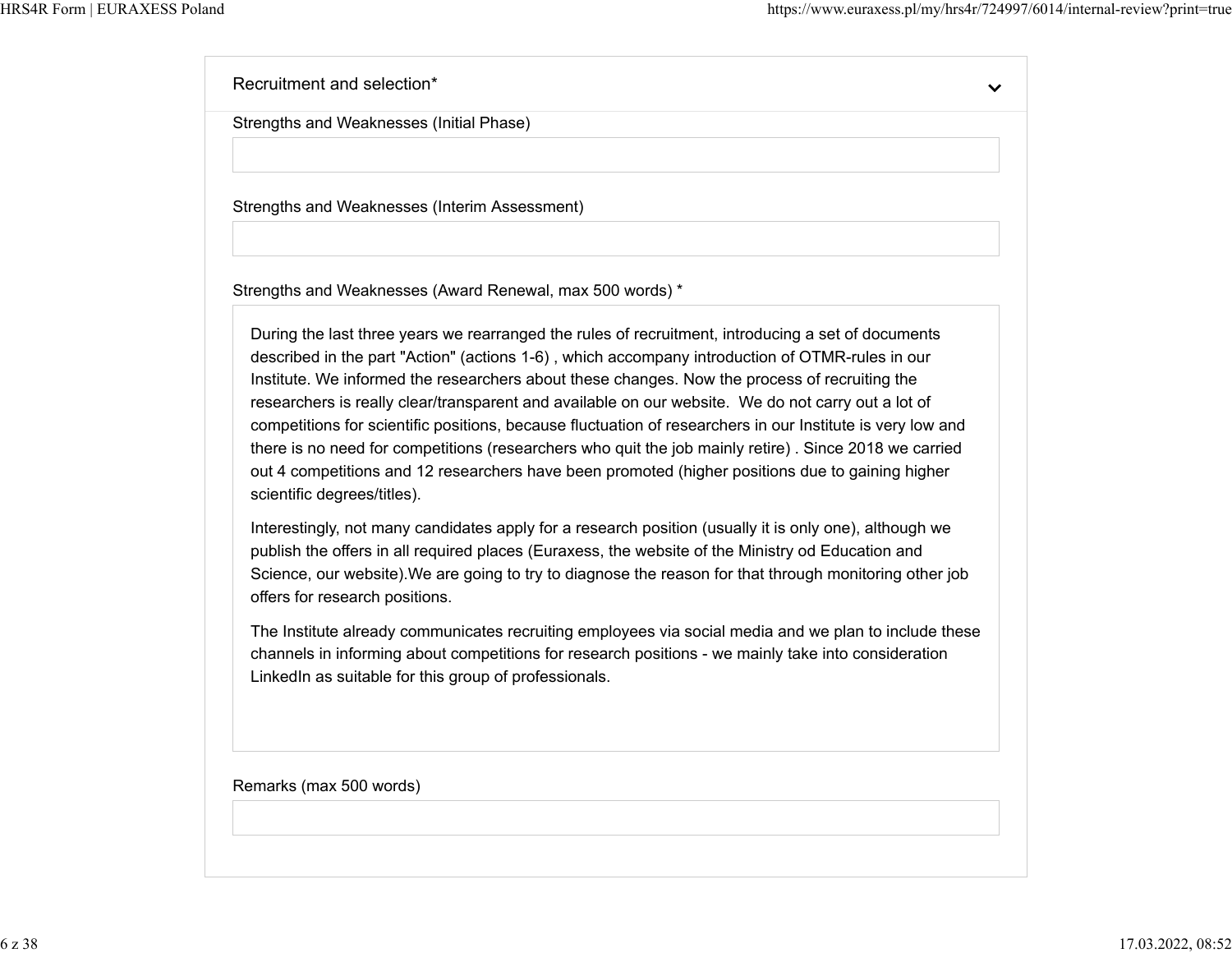Working conditions\*

 $\checkmark$ 

Strengths and Weaknesses (Initial Phase)

Strengths and Weaknesses (Interim Assessment)

Strengths and Weaknesses (Award Renewal, max 500 words) \*

SARS-COV-2 pandemic brought huge changes in working conditions of researchers in our Institute: researchers spend much more time working on line. A quick switch to other forms and rules of work and communication was necessary. This process went surprisingly smoothly. We quickly implemented and popularized on line tools, the burden of bureaucracy was rapidly limited (e.g. shift from paper to electronic documents). There are changes in the way of submitting various documents (less originals with handwritten signatures are required). We made it possible for our researchers to work remotely, which allowed them to focus on research activity. This trend towards doing a part of research work from home is likely to be maintained.

We keep implementing more and more electronic personnel documentation, in the last years we implemented an electronic documentation management system in the Institute. All these activities improve the efficiency of office work and reduce the administrative burden on scientists.

Despite difficult financial situation of our Institute (especially during the pandemic), we keep improving working conditions of our researchers. We gain external financing (e.g. EU financing, subsidies from the Ministry of Health) thanks to which Institute buildings are being renovated and the most modern equipment is purchased enabling genetic research at the global level.

However, we still have not got enough space and due to difficult financial situations we are not able to increase salaries annually to match the inflation rate.

We are trying to improve our motivation system - recently we introduced into our Remuneration regulation a provision, that an employee who obtains at least good marks in periodic evaluation is entitled to an increase of salary every three years.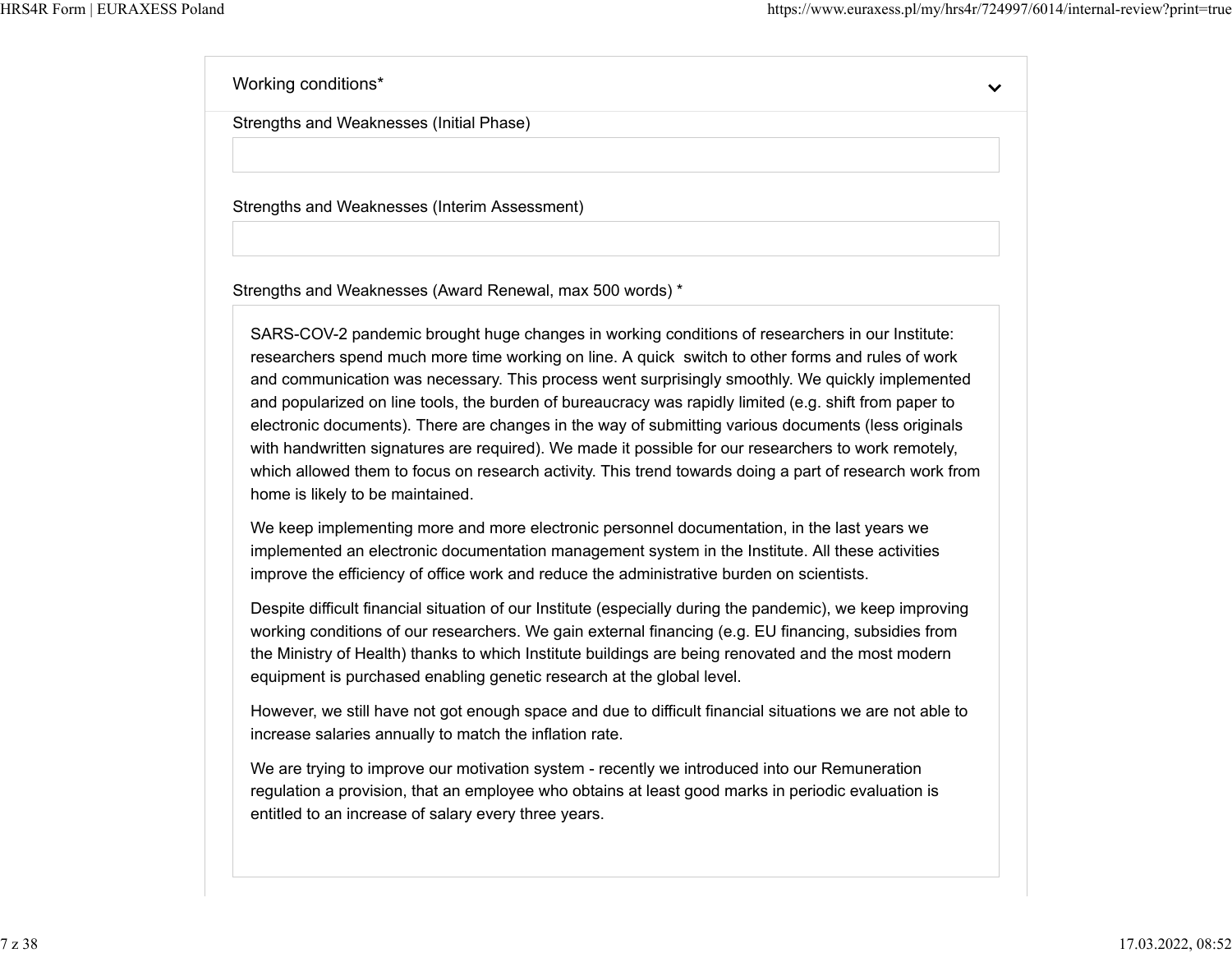Remarks (max 500 words)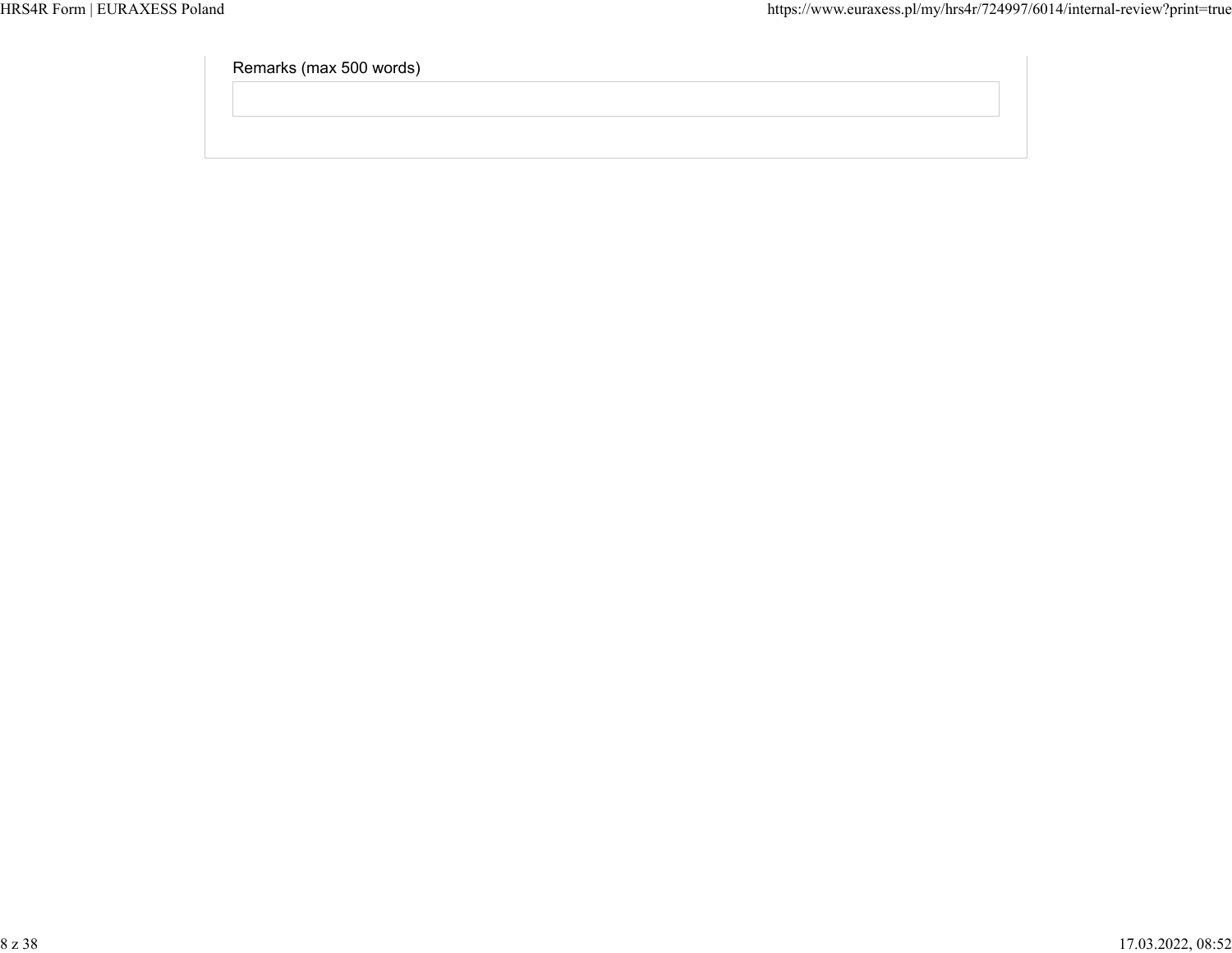$\checkmark$ 

Training and development\* Strengths and Weaknesses (Initial Phase) Strengths and Weaknesses (Interim Assessment) Strengths and Weaknesses (Award Renewal, max 500 words) \* During the last three years our physicians as well as laboratory diagnosticians took part in many professional trainings developing their professional skills (e.g. diagnostics of genetically determined diseases, including inborn errors of metabolism; prenatal diagnosis; courses in proteomics and metabolomics). Besides, the employees participated in trainings on counteracting mobbing and corruption. In 2020 HR and Payroll Department Manager participated in Euraxess training concerning inserting a cv of a researcher , while Scientific Research and Technology Transfer Manager took part in a training for researchers concerning Euraxess portal. We also send information to all researchers encouraging to participate in this training. Further trainings is one of our goals for the next three years, as described in Action 9. Our Legal Department sends regularly a legal newsletter containing information on legal changes important for scientists and physicians. Remarks (max 500 words)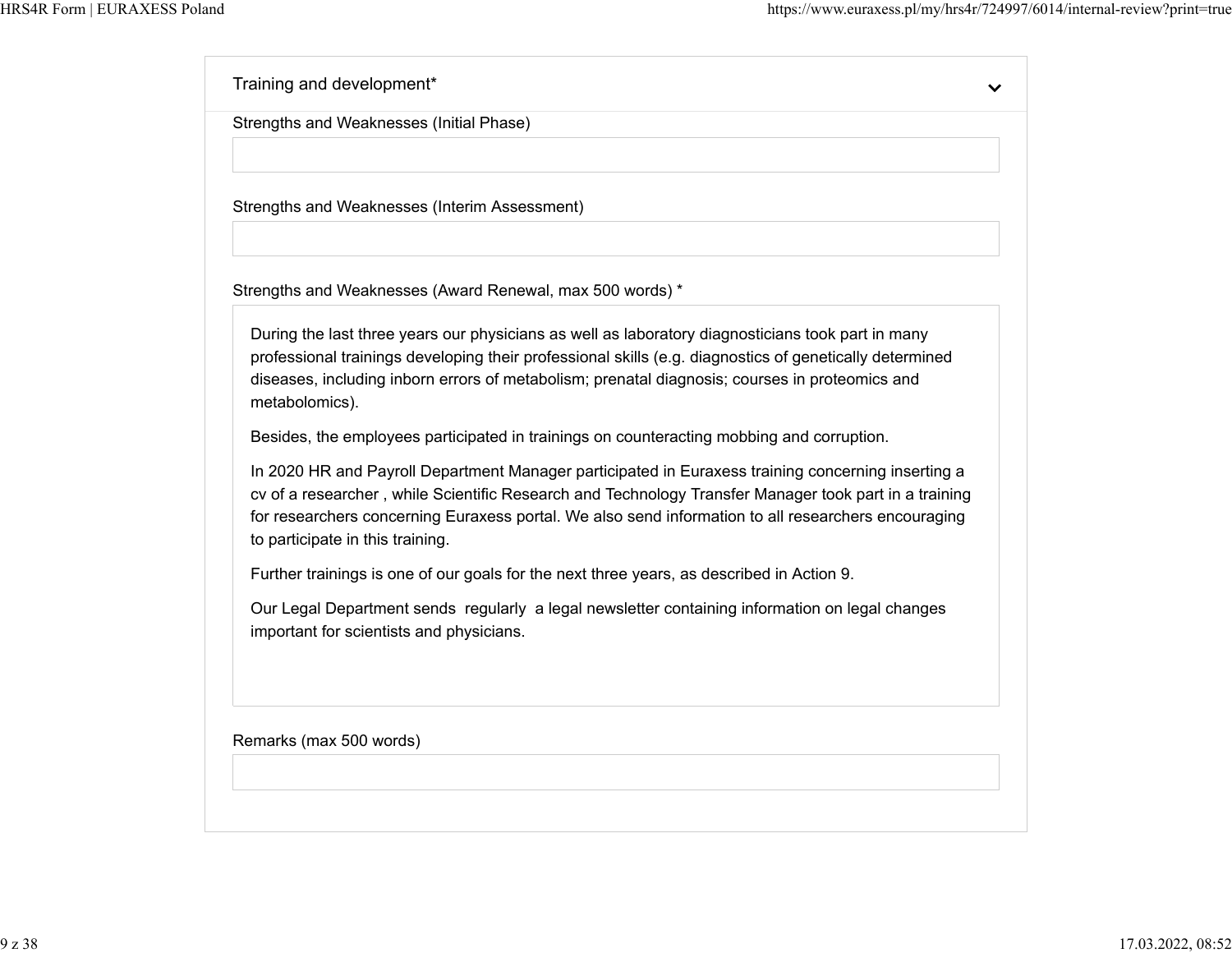#### Have any of the priorities for the short- and medium term changed? (max 500 words)

Undoubtedly, the outburst of SARS-CoV-2 pandemic rapidly changed the priorities in organizing working conditions of our researchers (on line work, fast introduction of new forms of work and communication, on line conferences and on line contacts with researchers from other countries and cities instead of traveling) .

Due to changes in legal system in Poland (a new act and regulations regulating the principles of evaluating the scientific activity of research institutions in Poland) we have to modify our system of evaluating professional development of our scientists (e.g. focusing on publications in prestigious journals with hight IF instead of many publications). - see Action 15.

In 12.2021, by the Director's Order No. 65/2021, the Internal Reporting Regulations were introduced to implement the obligations arising from the Directive of 23 October 2019 of the European Parliament and of the Council of the European Union on the protection of persons reporting breaches of Union law and specifies the creation of an internal system of reporting , monitoring, detecting and solving situations related to the occurrence of irregularities and violations of the law.

A breach of law that is subject to Reporting under the Regulations is an action or omission that is illegal or aimed at circumventing the law, including:

- 1) public procurement;
- 2) protection of privacy and personal data;
- 3) mobbing;
- 4) discrimination;
- 5) corrupt activities;
- 6) security of networks and ICT systems;

7) violations other than those indicated in points 1-6, including those relating to the applicable internal regulations and ethical standards.

In the action plan for the years 2018-2021 we focused on implementing the OTM-R policy and documents necessary to implement it effectively in our Institute. Now we believe, that the binding set of documents enables to apply effectively the principles of OTM-R Policy in our Institute. Hence, in the coming three years we are going to focus on improving researchers conditions in various aspects - ranging from renovated buildings and innovative equipment, trainings, e-tools to better and structured information on research environment .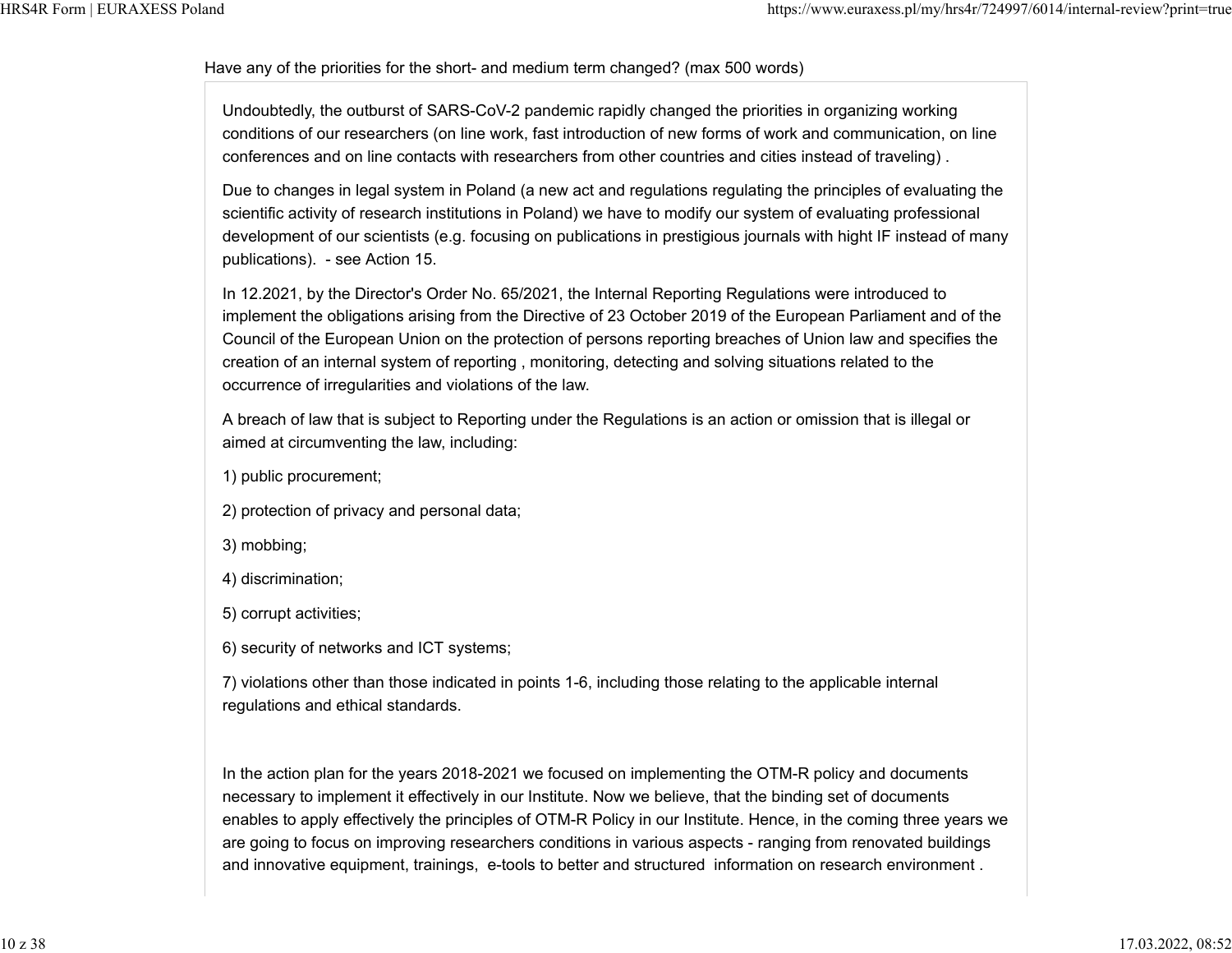We are also going to get to know researchers' opinions about our HRS4S strategy and take necessary steps as a reaction to information we will gather.

Have any of the circumstances in which your organisation operates, changed and as such have had an impact on your HR strategy? (max 500 words)

Unquestionably, the outburst of SARS-CoV-2 pandemic rapidly changed the circumstances our organisation operates in and working conditions of our researchers . We learned to work on line, which in many cases makes work more effective (it saves the traveling time, it is easier to arrange a meeting - people are more accessible, it saves money on traveling/accommodation). However, informal contacts established among researchers during `real time` conferences/events/meetings are undoubtedly of great importance in scientific cooperation.

In coming weeks and months the war in Ukraine will change working conditions in the Institute. Our hospital has already started admitting children and pregnant women from Ukraine and we are engaged in other forms of helping refugees. It means greater psychological burden for our workers as well more obligations. Psychologists employed in the Institute will help coping with this stressfull situation. We will also organize special trainings (the first training on how to cope with this new, tragic situation and how to help refugees took place on the 4th of March 2022).

The structure of employment in the Institute will change as well - we already started preparations to employ Ukrainians - on medical, scientific and other positions.

Are any strategic decisions under way that may influence the action plan? (max 500 words)

## 3. Actions

Please consult the list of all actions you have submitted as part of your HR strategy. Please add to the overview the current status of these actions as well as the status of the indicators. If any actions have been altered or omitted, please provide a commentary for each action. You can also add new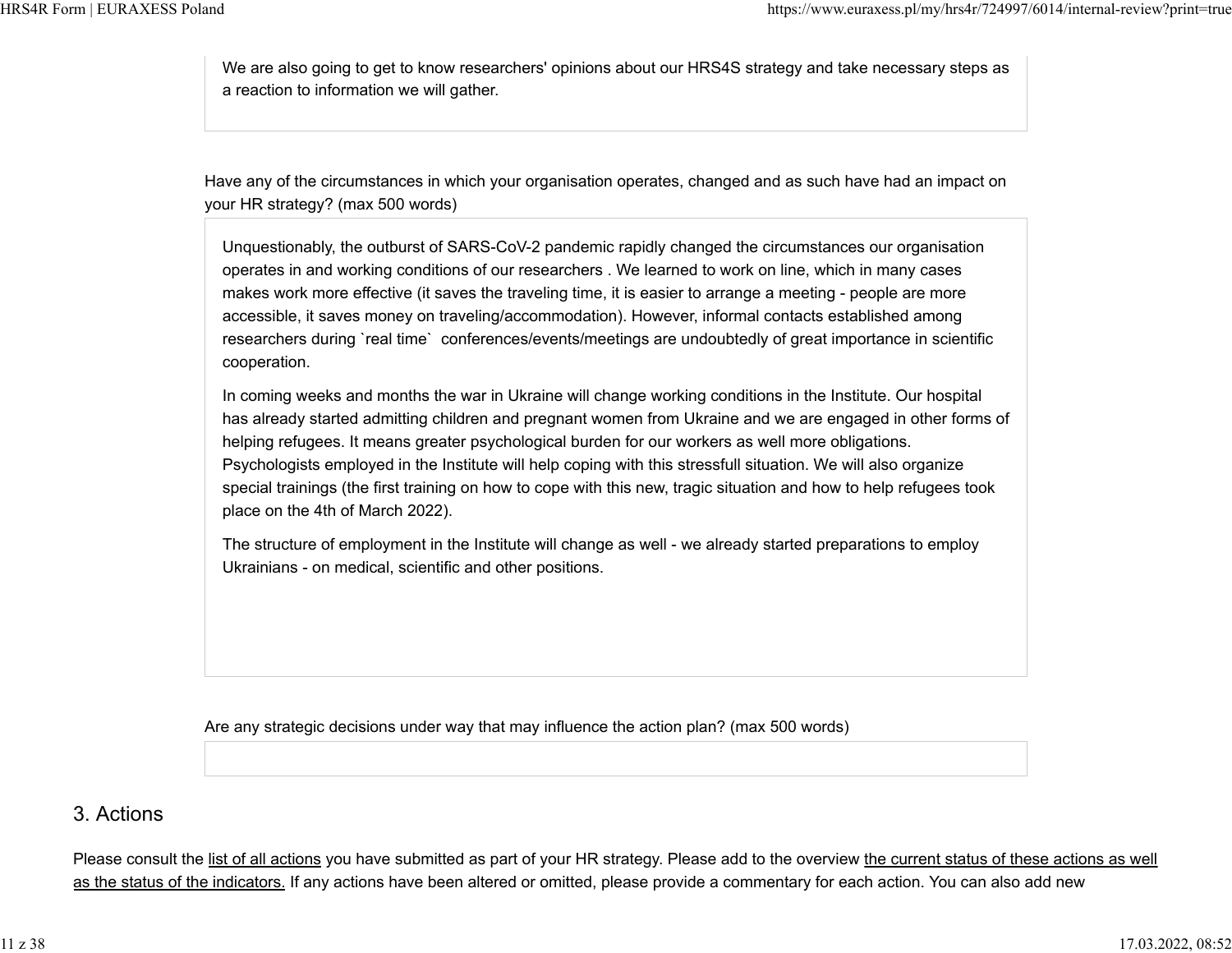objectives.

**Note:** Choose one or more of the principles automatically retrieved from the GAP Analysis with their implementation ratings.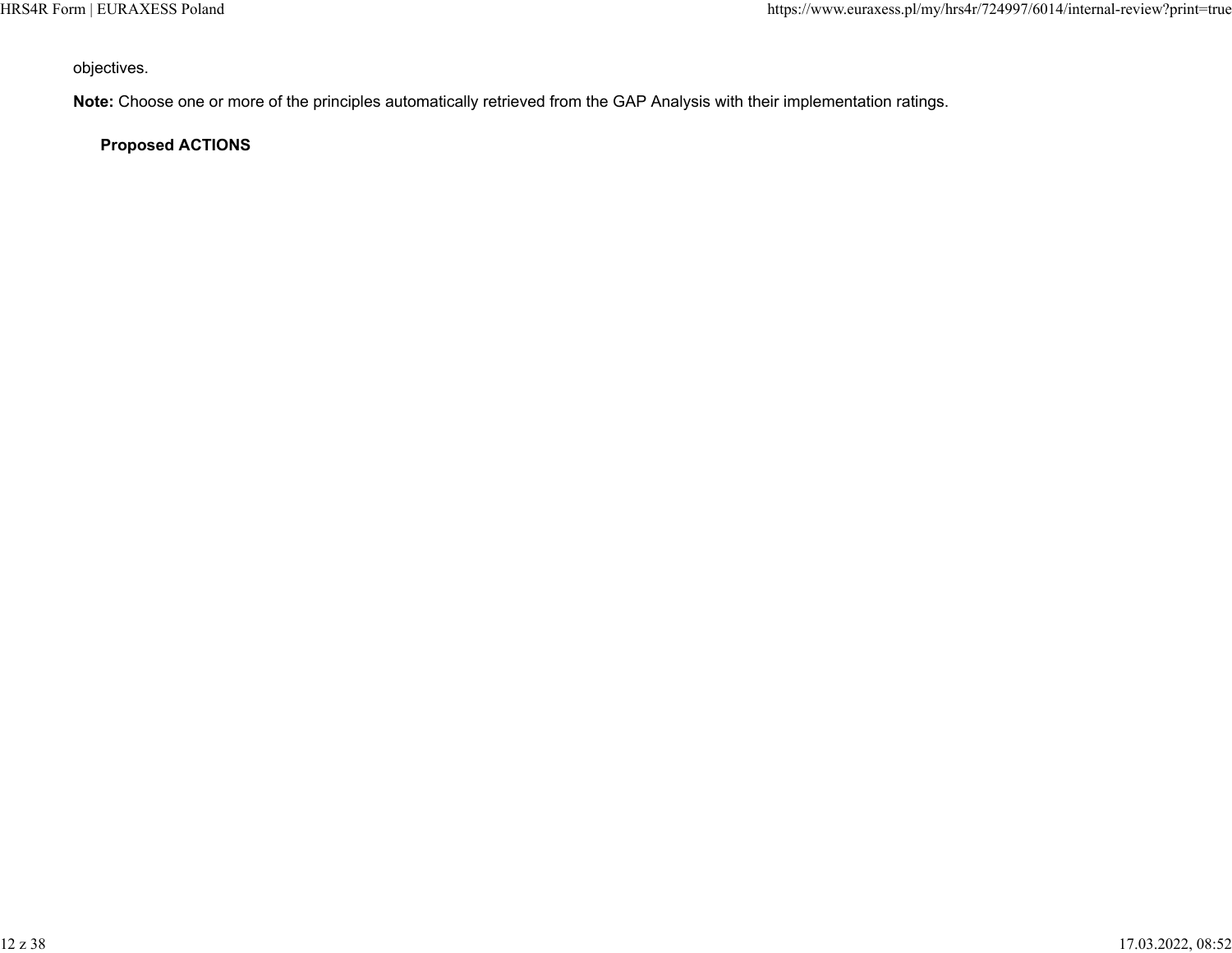| <b>Action 1</b>                              |                                                               |                | <b>Timing (at least</b><br>by year's  | Responsible                                         |                                                                                                                                                                                                                                                                                                                                                   |
|----------------------------------------------|---------------------------------------------------------------|----------------|---------------------------------------|-----------------------------------------------------|---------------------------------------------------------------------------------------------------------------------------------------------------------------------------------------------------------------------------------------------------------------------------------------------------------------------------------------------------|
| Creating OTM-R policy<br>of the Institute of | <b>GAP Principle(s)</b>                                       |                | quarter/semester)                     | Unit                                                | Indicator(s) / Target(s)                                                                                                                                                                                                                                                                                                                          |
| Mother and Child                             | 12. Recruitment                                               |                |                                       |                                                     |                                                                                                                                                                                                                                                                                                                                                   |
|                                              | 13. Recruitment (Code)                                        |                |                                       | the HR and                                          |                                                                                                                                                                                                                                                                                                                                                   |
|                                              | 14. Selection (Code)                                          |                |                                       | Payroll<br>Department,                              |                                                                                                                                                                                                                                                                                                                                                   |
|                                              | 15. Transparency (Code)                                       |                | the Scientific<br>Research            |                                                     |                                                                                                                                                                                                                                                                                                                                                   |
|                                              | 16. Judging merit (Code)                                      |                | May 2020                              | and<br>Technology<br>Transfer<br>Department,<br>The | introduction of OTMR                                                                                                                                                                                                                                                                                                                              |
|                                              | 17. Variations in the<br>chronological order of CVs<br>(Code) |                |                                       |                                                     |                                                                                                                                                                                                                                                                                                                                                   |
|                                              | 18. Recognition of mobility<br>experience (Code)              |                | Commission<br>for HR<br>Excellence in |                                                     |                                                                                                                                                                                                                                                                                                                                                   |
|                                              | 19. Recognition of<br>qualifications (Code)                   |                |                                       | Research<br>award                                   |                                                                                                                                                                                                                                                                                                                                                   |
|                                              | 20. Seniority (Code)                                          |                |                                       |                                                     |                                                                                                                                                                                                                                                                                                                                                   |
|                                              | <b>Current Status</b>                                         | <b>Remarks</b> |                                       |                                                     |                                                                                                                                                                                                                                                                                                                                                   |
|                                              | <b>COMPLETED</b>                                              |                |                                       |                                                     | The OTM-R policy has been introduced by the Director of IMC on the 29th of May 2020 and all<br>the stuff was informed about it. The document is available on the IMC website:<br>https://imid.med.pl/files/imid/Aktualnosci/Aktualnosci/HR%20Excellence/Zarz%C4<br>%85dzenie%2025 2020%20Dobre%20prakryki%20w%20zatrudnianiu%20prac.naukowych.pdf |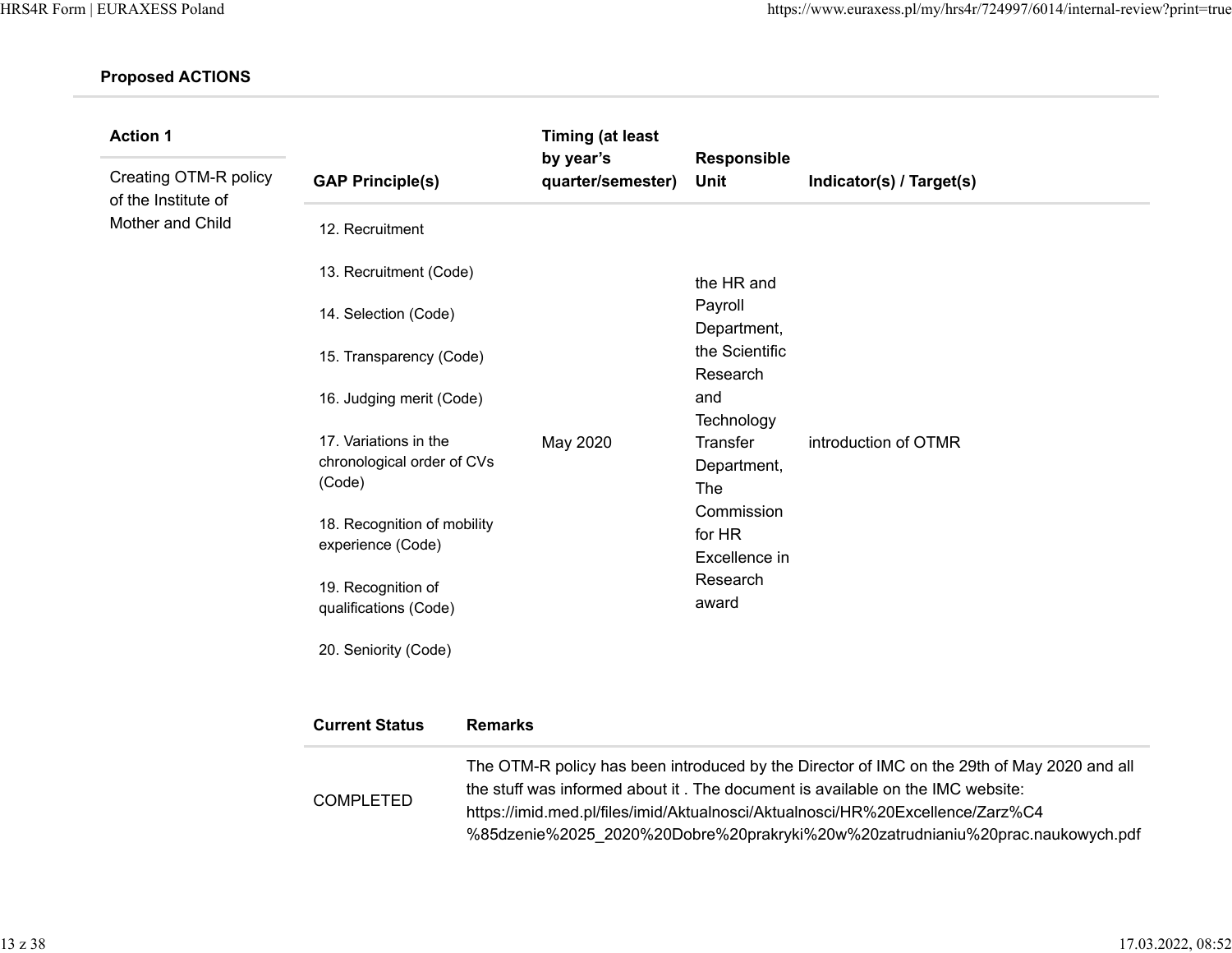| <b>Action 2</b>                                                                            |                                                               |                | <b>Timing (at least</b>        |                                                                                                   |                                                                                                                                                             |
|--------------------------------------------------------------------------------------------|---------------------------------------------------------------|----------------|--------------------------------|---------------------------------------------------------------------------------------------------|-------------------------------------------------------------------------------------------------------------------------------------------------------------|
| <b>Translating OTM-R</b><br>policy of the Institute of<br>Mother and Child into<br>English | <b>GAP Principle(s)</b>                                       |                | by year's<br>quarter/semester) | Responsible<br>Unit                                                                               | Indicator(s) / Target(s)                                                                                                                                    |
|                                                                                            | 12. Recruitment                                               |                |                                |                                                                                                   |                                                                                                                                                             |
|                                                                                            | 13. Recruitment (Code)                                        |                |                                |                                                                                                   |                                                                                                                                                             |
|                                                                                            | 14. Selection (Code)                                          |                | the Scientific                 |                                                                                                   |                                                                                                                                                             |
|                                                                                            | 15. Transparency (Code)                                       |                | Research<br>and                |                                                                                                   |                                                                                                                                                             |
|                                                                                            | 16. Judging merit (Code)                                      |                |                                | Technology<br>Transfer<br>Department,<br>The<br>Commission<br>for HR<br>Excellence in<br>Research |                                                                                                                                                             |
|                                                                                            | 17. Variations in the<br>chronological order of CVs<br>(Code) |                | <b>June 2020</b>               |                                                                                                   | publication of English version of OTMR                                                                                                                      |
|                                                                                            | 18. Recognition of mobility<br>experience (Code)              |                |                                |                                                                                                   |                                                                                                                                                             |
|                                                                                            | 19. Recognition of<br>qualifications (Code)                   |                |                                | award                                                                                             |                                                                                                                                                             |
|                                                                                            | 20. Seniority (Code)                                          |                |                                |                                                                                                   |                                                                                                                                                             |
|                                                                                            | <b>Current Status</b>                                         | <b>Remarks</b> |                                |                                                                                                   |                                                                                                                                                             |
|                                                                                            | <b>COMPLETED</b>                                              |                | /Good%20practices OTMR.pdf     |                                                                                                   | the English version of the OTMR policy was published on our website in June 2020:<br>https://imid.med.pl/files/imid/Aktualnosci/Aktualnosci/HR%20Excellence |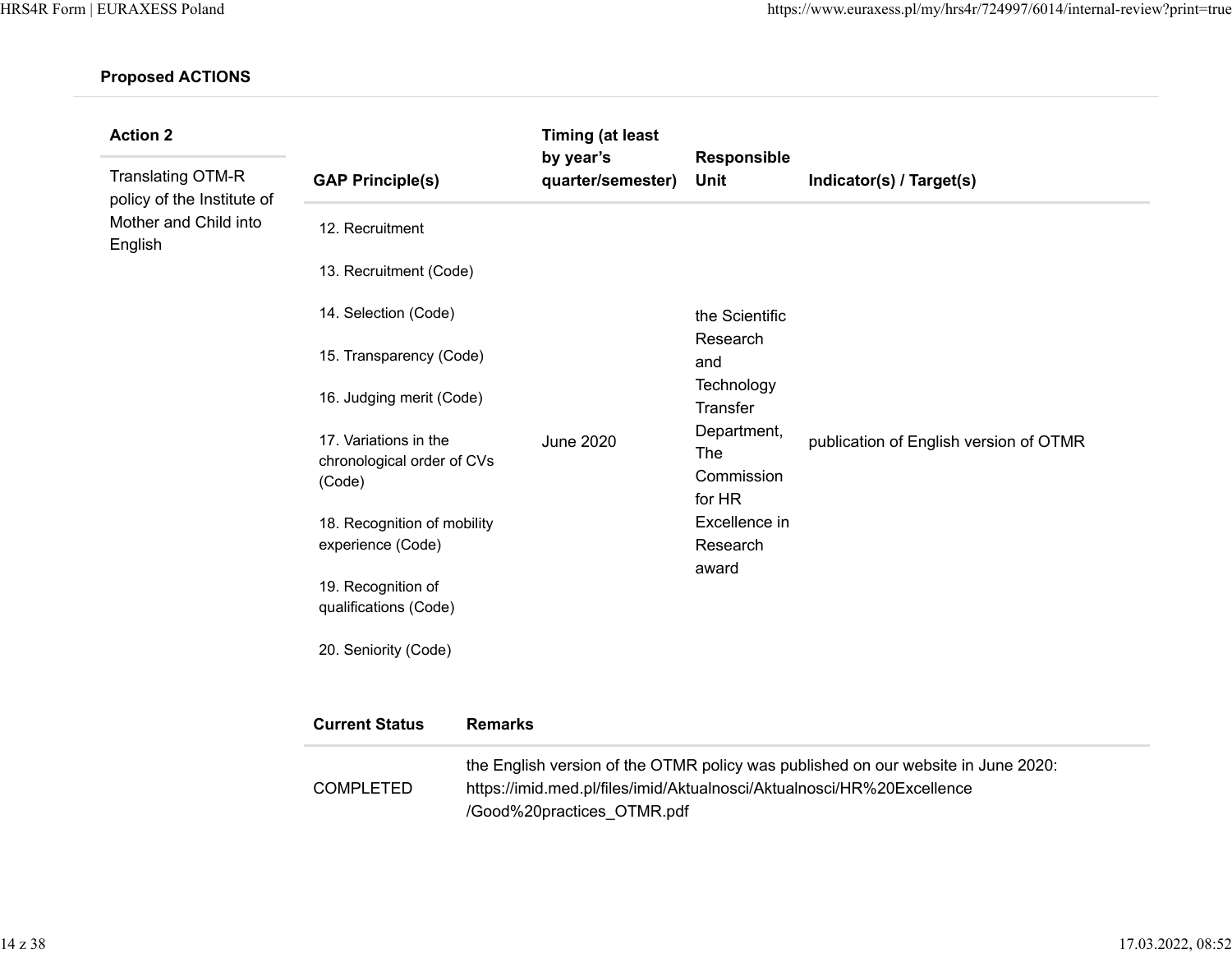| <b>Action 3</b><br>Updating research                                                                                                                                           |                                                                     | <b>Timing (at least</b><br>by year's                    | Responsible                                                                                                                                                                                     |                                                                                                                                                                                                                                             |
|--------------------------------------------------------------------------------------------------------------------------------------------------------------------------------|---------------------------------------------------------------------|---------------------------------------------------------|-------------------------------------------------------------------------------------------------------------------------------------------------------------------------------------------------|---------------------------------------------------------------------------------------------------------------------------------------------------------------------------------------------------------------------------------------------|
| advertisements'<br>content according to<br>the Institute's OTM-R<br>policy - establishing<br>clear rules how an<br>advertisement for a<br>research position<br>should be like. | <b>GAP Principle(s)</b><br>12. Recruitment<br><b>Current Status</b> | quarter/semester)<br><b>July 2021</b><br><b>Remarks</b> | Unit<br>the HR and<br>Payroll<br>Department,<br>the Scientific<br>Research<br>and<br>Technology<br>Transfer<br>Department,<br>the<br>Commission<br>for HR<br>Excellence in<br>Research<br>award | Indicator(s) / Target(s)<br>introduction of `Recommendations for an<br>advertisement for the position of a researcher`<br>as an appendix no. 1 to the internal OTM-R<br>guide (Director's order no. 37/2021) - see the<br>attached document |

COMPLETED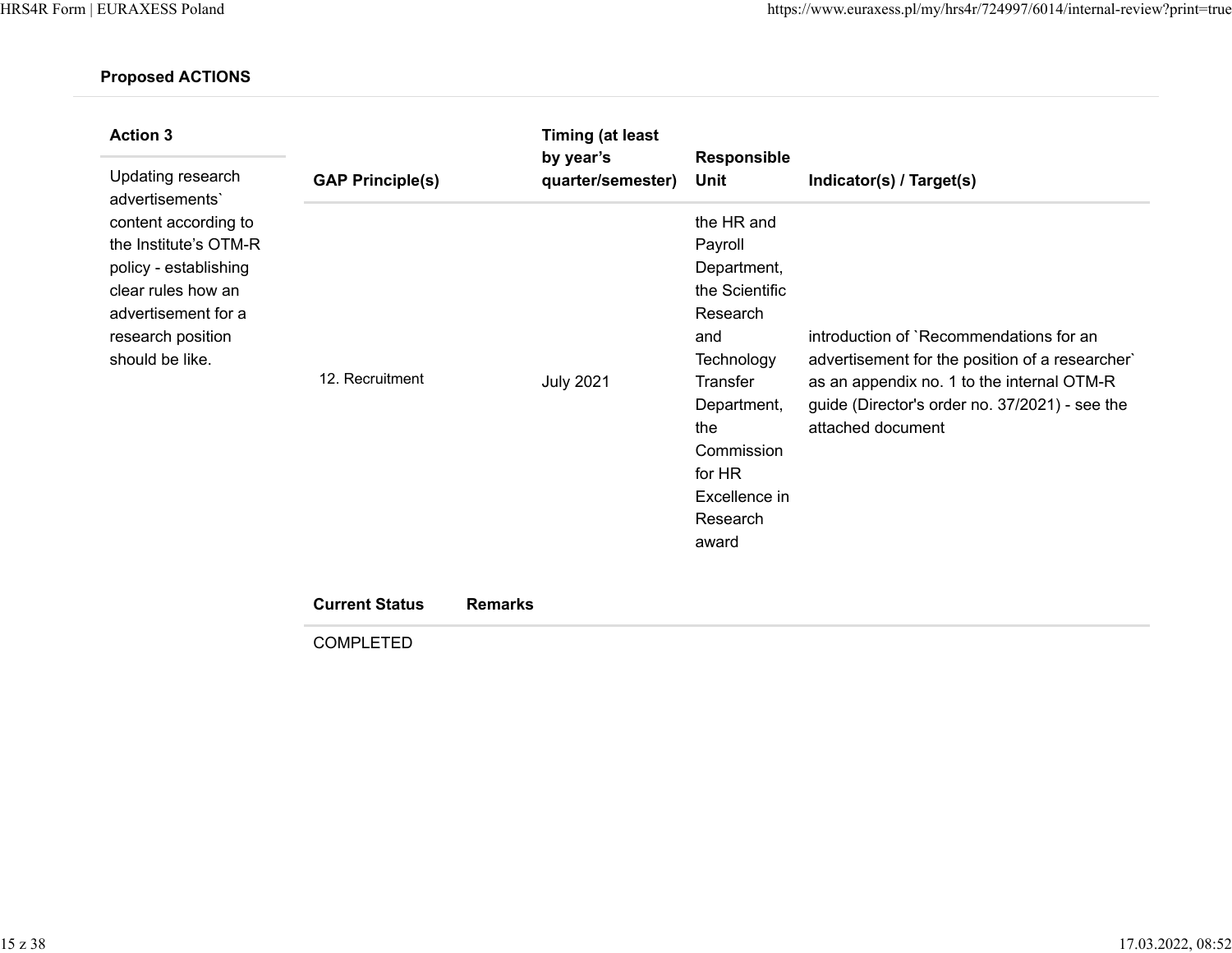| <b>Action 4</b>                                  |                                                               | <b>Timing (at least</b>        |                                       |                                                                                                                                                                                                             |
|--------------------------------------------------|---------------------------------------------------------------|--------------------------------|---------------------------------------|-------------------------------------------------------------------------------------------------------------------------------------------------------------------------------------------------------------|
| Preparing an internal<br>guide setting out clear | <b>GAP Principle(s)</b>                                       | by year's<br>quarter/semester) | <b>Responsible</b><br><b>Unit</b>     | Indicator(s) / Target(s)                                                                                                                                                                                    |
| OTM-R procedures<br>and practices for all        | 10. Non discrimination                                        |                                |                                       |                                                                                                                                                                                                             |
| types of positions                               | 12. Recruitment                                               |                                |                                       |                                                                                                                                                                                                             |
|                                                  | 13. Recruitment (Code)                                        |                                | the HR and                            |                                                                                                                                                                                                             |
|                                                  | 14. Selection (Code)                                          |                                | Payroll<br>Department,                |                                                                                                                                                                                                             |
|                                                  | 15. Transparency (Code)                                       |                                | the Scientific<br>Research            |                                                                                                                                                                                                             |
|                                                  | 16. Judging merit (Code)                                      | <b>July 2021</b>               | and<br>Technology                     | introduction of a an internal guide setting out<br>clear OTM-R procedures and practices for all<br>types of position (Director's order no. 37/2021)<br>- see the attached document `Internal OTMR<br>guide` |
|                                                  | 17. Variations in the<br>chronological order of CVs<br>(Code) |                                | Transfer<br>Department,<br>the        |                                                                                                                                                                                                             |
|                                                  | 18. Recognition of mobility<br>experience (Code)              |                                | Commission<br>for HR<br>Excellence in |                                                                                                                                                                                                             |
|                                                  | 19. Recognition of<br>qualifications (Code)                   |                                | Research<br>award                     |                                                                                                                                                                                                             |
|                                                  | 27. Gender balance                                            |                                |                                       |                                                                                                                                                                                                             |
|                                                  | 28. Career development                                        |                                |                                       |                                                                                                                                                                                                             |
|                                                  | <b>Current Status</b><br><b>Remarks</b>                       |                                |                                       |                                                                                                                                                                                                             |
|                                                  | <b>COMPLETED</b>                                              |                                |                                       |                                                                                                                                                                                                             |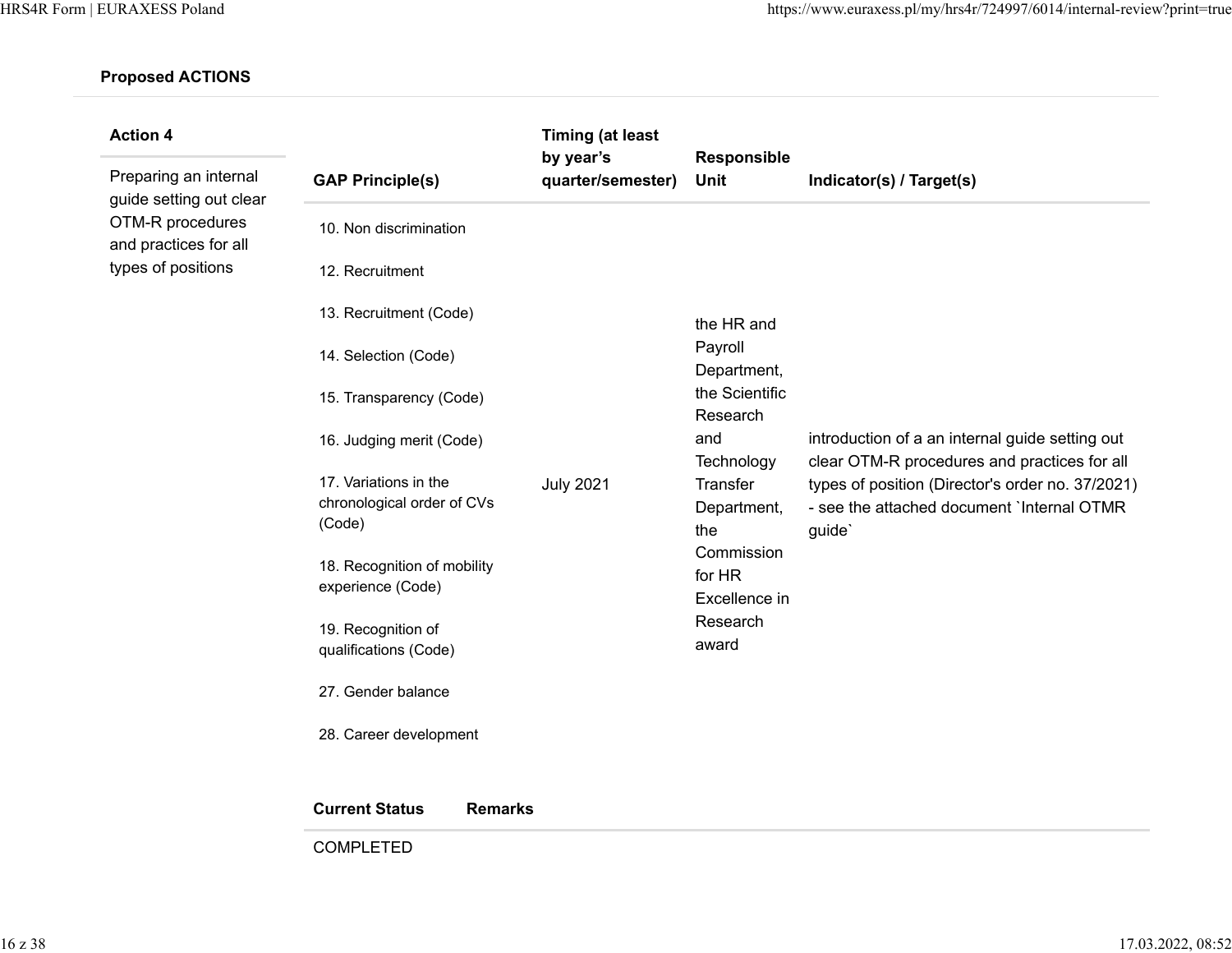monitor to what extent the OTM-R system is being implemented

| <b>Action 5</b>                                            |                         | Timing (at least               |                            |                          |
|------------------------------------------------------------|-------------------------|--------------------------------|----------------------------|--------------------------|
| Creating and<br>introducing a quality<br>control system to | <b>GAP Principle(s)</b> | by year's<br>quarter/semester) | <b>Responsible</b><br>Unit | Indicator(s) / Target(s) |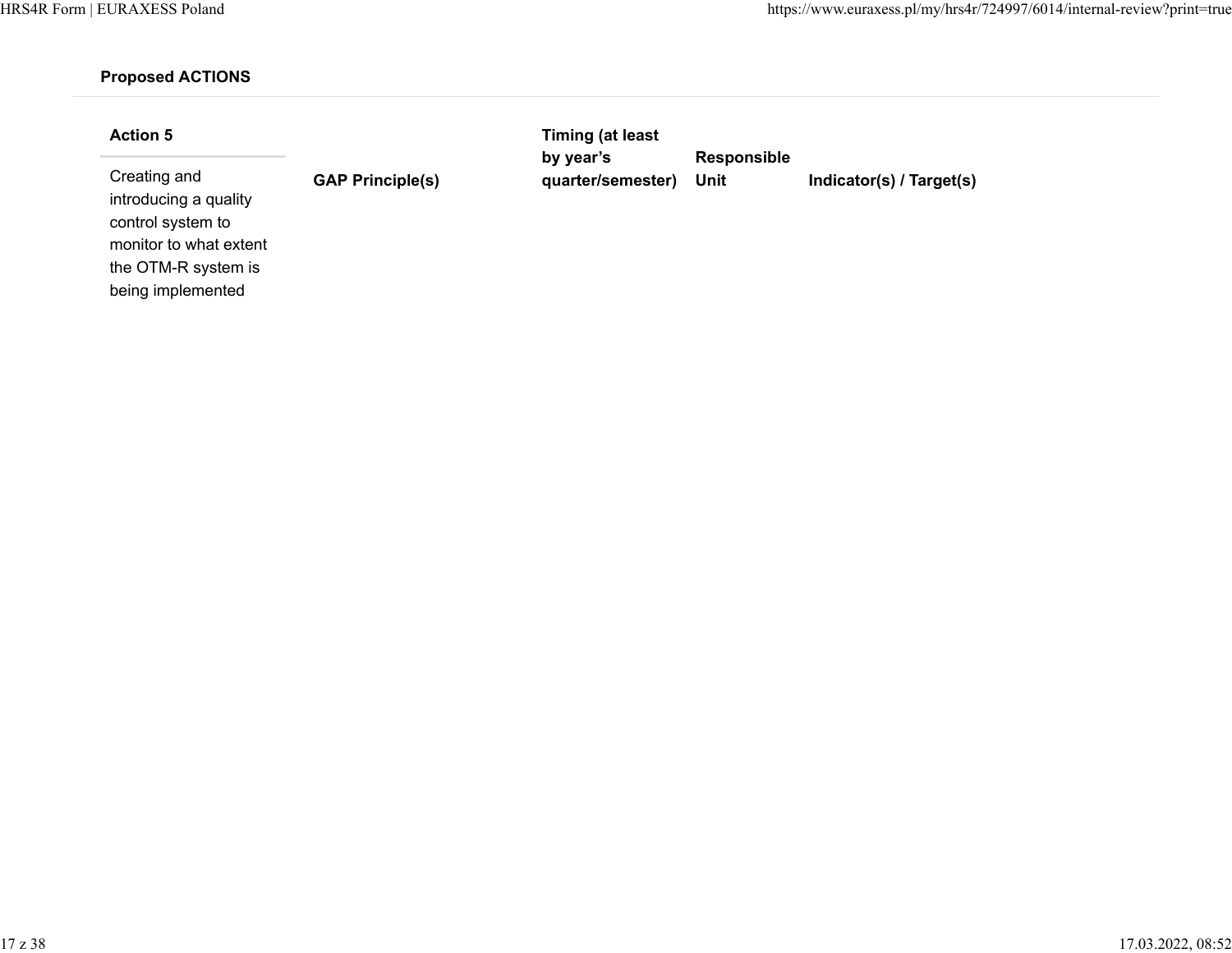| <b>GAP Principle(s)</b>                                       | <b>Timing (at least</b><br>by year's<br>quarter/semester) | Responsible<br>Unit                                 | Indicator(s) / Target(s)                                                                                                      |
|---------------------------------------------------------------|-----------------------------------------------------------|-----------------------------------------------------|-------------------------------------------------------------------------------------------------------------------------------|
| 10. Non discrimination                                        |                                                           |                                                     |                                                                                                                               |
| 11. Evaluation/ appraisal<br>systems                          |                                                           |                                                     |                                                                                                                               |
| 12. Recruitment                                               |                                                           |                                                     |                                                                                                                               |
| 13. Recruitment (Code)                                        |                                                           |                                                     |                                                                                                                               |
| 14. Selection (Code)                                          |                                                           | the HR and<br>Payroll                               |                                                                                                                               |
| 15. Transparency (Code)                                       |                                                           | Department,<br>the Scientific                       |                                                                                                                               |
| 16. Judging merit (Code)                                      |                                                           | Research<br>and                                     | introduction of a quality control system to                                                                                   |
| 17. Variations in the<br>chronological order of CVs<br>(Code) | September 2021                                            | Technology<br><b>Transfer</b><br>Department,<br>the | monitor to what extent the OTM-R system is<br>being implemented (Director's order no.<br>44/2021) - see the attached document |
| 18. Recognition of mobility<br>experience (Code)              |                                                           | Commission<br>for HR                                |                                                                                                                               |
| 19. Recognition of<br>qualifications (Code)                   |                                                           | Excellence in<br>Research<br>award                  |                                                                                                                               |
| 20. Seniority (Code)                                          |                                                           |                                                     |                                                                                                                               |
| 21. Postdoctoral<br>appointments (Code)                       |                                                           |                                                     |                                                                                                                               |

23. Research environment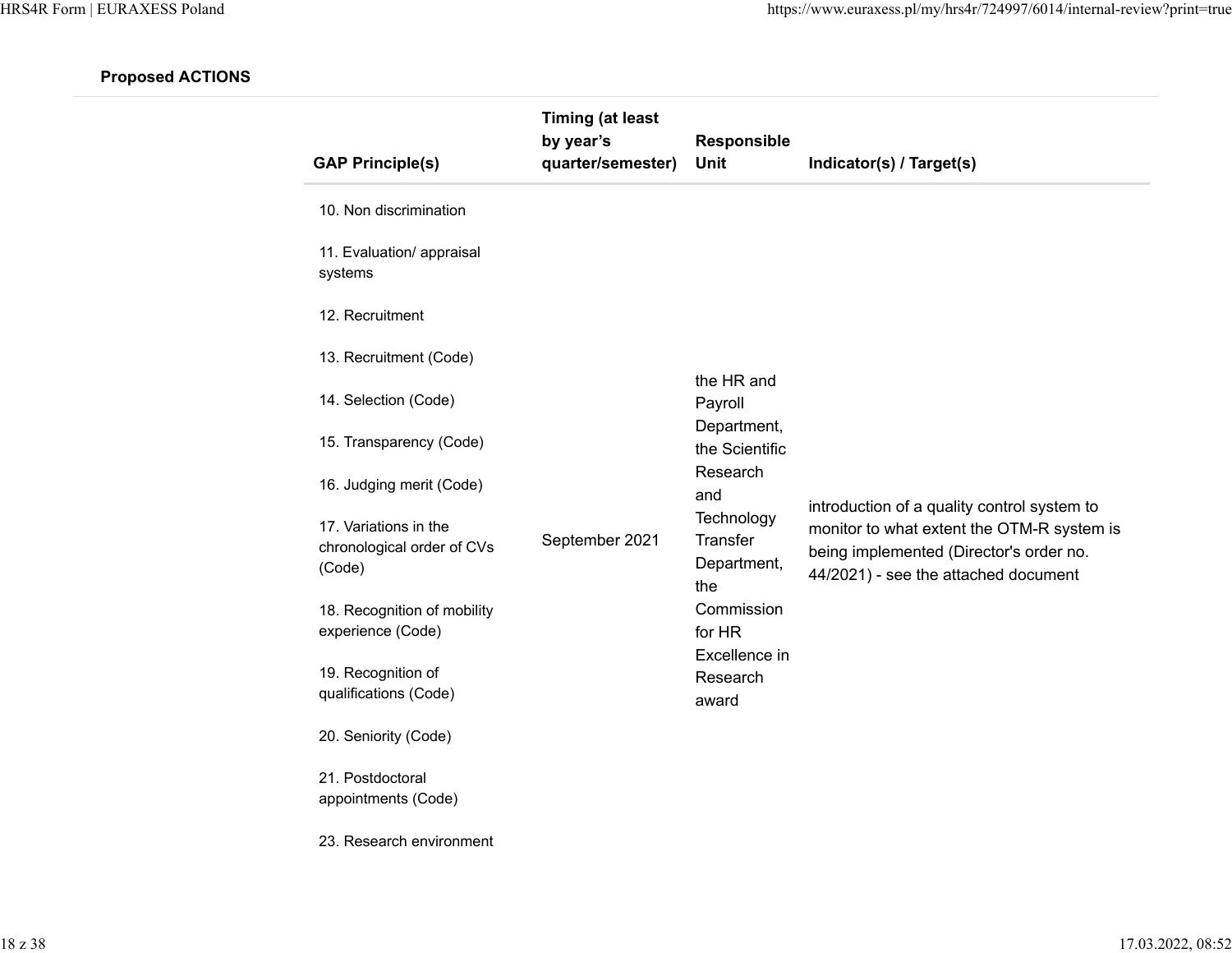| <b>GAP Principle(s)</b>                                          | <b>Timing (at least</b><br>by year's<br>quarter/semester) | Responsible<br><b>Unit</b> | Indicator(s) / Target(s) |
|------------------------------------------------------------------|-----------------------------------------------------------|----------------------------|--------------------------|
| 24. Working conditions                                           |                                                           |                            |                          |
| 25. Stability and<br>permanence of employment                    |                                                           |                            |                          |
| 27. Gender balance                                               |                                                           |                            |                          |
| 28. Career development                                           |                                                           |                            |                          |
| 38. Continuing Professional<br>Development                       |                                                           |                            |                          |
| 39. Access to research<br>training and continuous<br>development |                                                           |                            |                          |
| <b>Remarks</b><br><b>Current Status</b>                          |                                                           |                            |                          |
| <b>COMPLETED</b>                                                 |                                                           |                            |                          |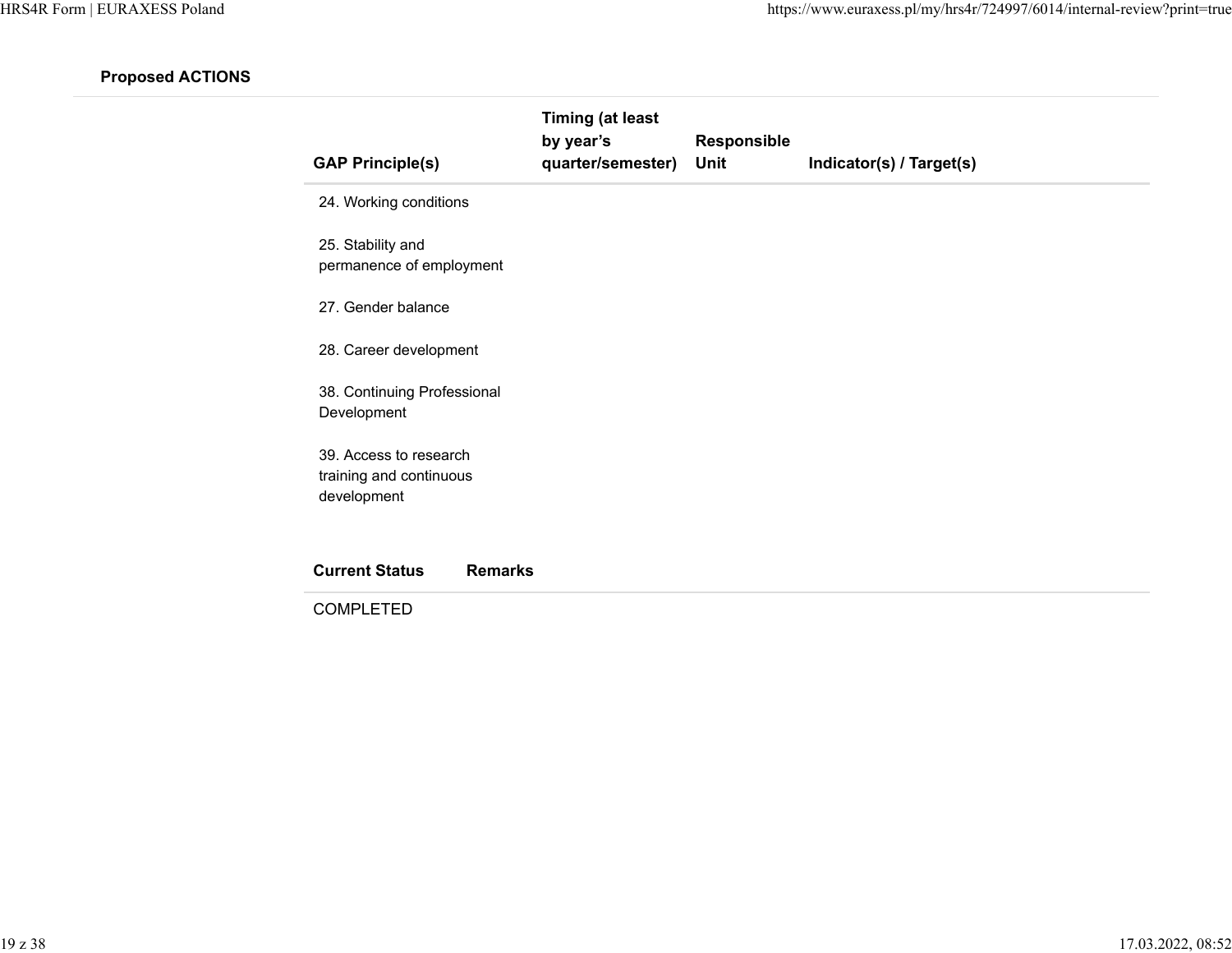| <b>Action 6</b>                                                                                                    |                                                               | <b>Timing (at least</b><br>by year's | Responsible                                                                                                                                          |                                                                                                                                                                                                                   |
|--------------------------------------------------------------------------------------------------------------------|---------------------------------------------------------------|--------------------------------------|------------------------------------------------------------------------------------------------------------------------------------------------------|-------------------------------------------------------------------------------------------------------------------------------------------------------------------------------------------------------------------|
| Create a system to<br>assess whether                                                                               | <b>GAP Principle(s)</b>                                       | quarter/semester)                    | <b>Unit</b>                                                                                                                                          | Indicator(s) / Target(s)                                                                                                                                                                                          |
| OTM-R delivers on its<br>objectives and                                                                            | 12. Recruitment                                               |                                      |                                                                                                                                                      |                                                                                                                                                                                                                   |
| establish the rule of<br>checking it once a year                                                                   | 13. Recruitment (Code)                                        |                                      | the HR and                                                                                                                                           |                                                                                                                                                                                                                   |
| (checking if all criteria<br>have been met during<br>the process of starting<br>the employment of a<br>researcher) | 14. Selection (Code)                                          | <b>July 2021</b>                     | Payroll<br>Department,<br>the Scientific<br>Research<br>and<br>Technology<br>Transfer<br>Department,<br>the<br>Commission<br>for HR<br>Excellence in |                                                                                                                                                                                                                   |
|                                                                                                                    | 15. Transparency (Code)                                       |                                      |                                                                                                                                                      | introduction of "Control procedure for starting<br>the employment on researchers' position " as<br>an appendix no. 2 to the internal OTM-R guide<br>(Director's order no. 37/2021) - see the<br>attached document |
|                                                                                                                    | 16. Judging merit (Code)                                      |                                      |                                                                                                                                                      |                                                                                                                                                                                                                   |
|                                                                                                                    | 17. Variations in the<br>chronological order of CVs<br>(Code) |                                      |                                                                                                                                                      |                                                                                                                                                                                                                   |
|                                                                                                                    | 18. Recognition of mobility<br>experience (Code)              |                                      |                                                                                                                                                      |                                                                                                                                                                                                                   |
|                                                                                                                    | 19. Recognition of<br>qualifications (Code)                   |                                      | Research<br>award                                                                                                                                    |                                                                                                                                                                                                                   |
|                                                                                                                    | 20. Seniority (Code)                                          |                                      |                                                                                                                                                      |                                                                                                                                                                                                                   |

| <b>Current Status</b> | <b>Remarks</b> |
|-----------------------|----------------|
| <b>COMPLETED</b>      |                |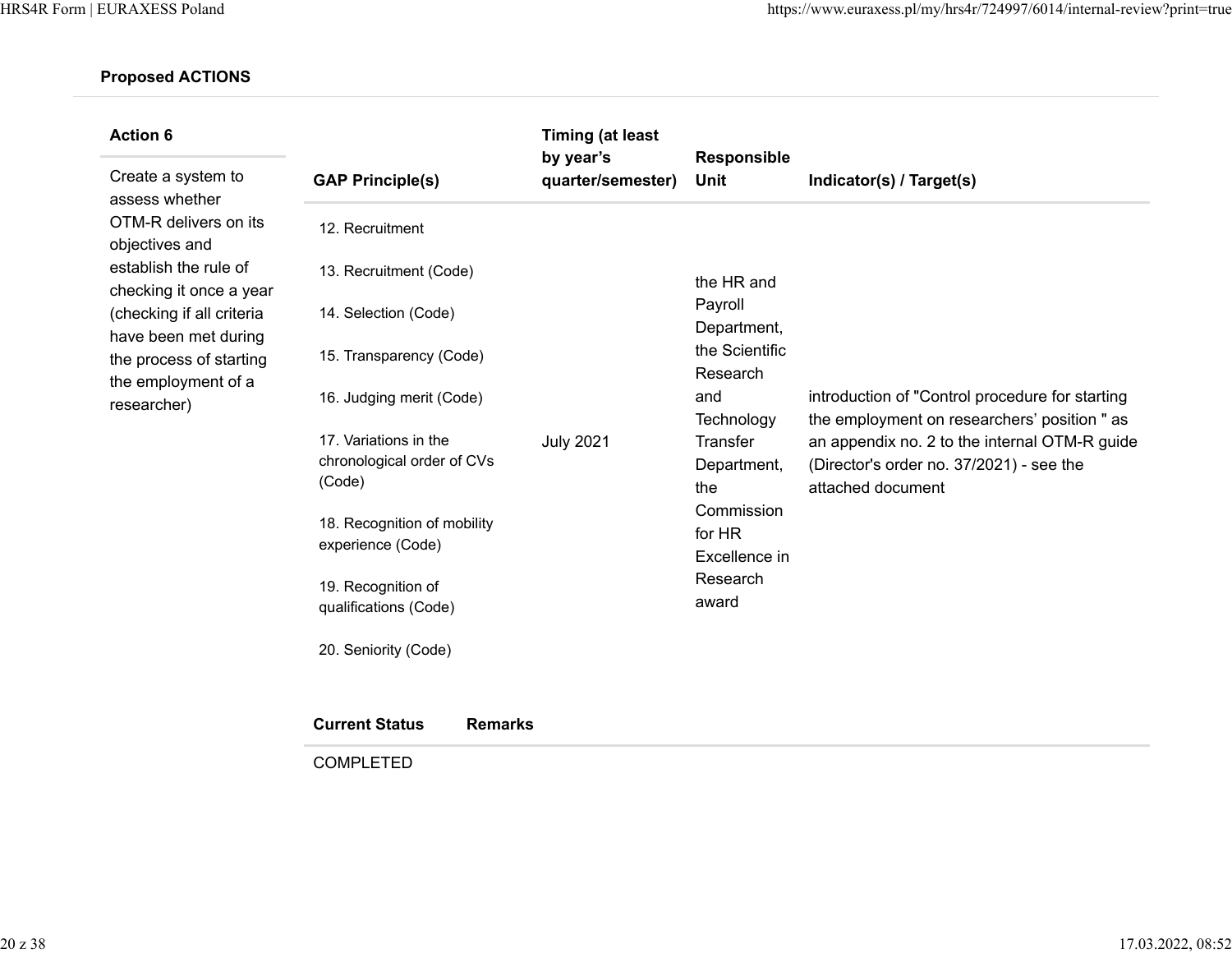| <b>Action 7</b><br>Further renovation of                                                                                                                                                                                                                                                                                                                                                                                                                                                                                                                                                     | <b>GAP Principle(s)</b>                                                                                                                                        | <b>Timing (at least</b><br>by year's<br>quarter/semester) | <b>Responsible</b><br>Unit                                                                                     | Indicator(s) / Target(s)                                 |
|----------------------------------------------------------------------------------------------------------------------------------------------------------------------------------------------------------------------------------------------------------------------------------------------------------------------------------------------------------------------------------------------------------------------------------------------------------------------------------------------------------------------------------------------------------------------------------------------|----------------------------------------------------------------------------------------------------------------------------------------------------------------|-----------------------------------------------------------|----------------------------------------------------------------------------------------------------------------|----------------------------------------------------------|
| Institute's facilities,<br>buying new research<br>equipment (mainly for<br><b>Medical Genetics</b><br>Department, Screening<br>and Metabolic<br>Diagnostics<br>Department) In the<br>years 2018-2021 we<br>purchased modern<br>laboratory equipment,<br>e.g. sequencer,<br>tandem mass<br>spectrometer, digital<br>microscope. In the<br>coming years we will<br>focus on renovation of<br>laboratory buildings<br>(including changing the<br>roof,<br>thermomodernization),<br>to provide better<br>working conditions for<br>researchers working<br>with the newly<br>purchased equipment. | 23. Research environment<br>24. Working conditions<br>38. Continuing Professional<br>Development<br><b>Current Status</b><br><b>Remarks</b><br><b>EXTENDED</b> | until the end of<br>2024                                  | External<br>Company,<br>Procurement<br>and Supplies<br>Department,<br>Medical<br>Instrumentation<br>Department | number of renovated buildings, rooms and<br>laboratories |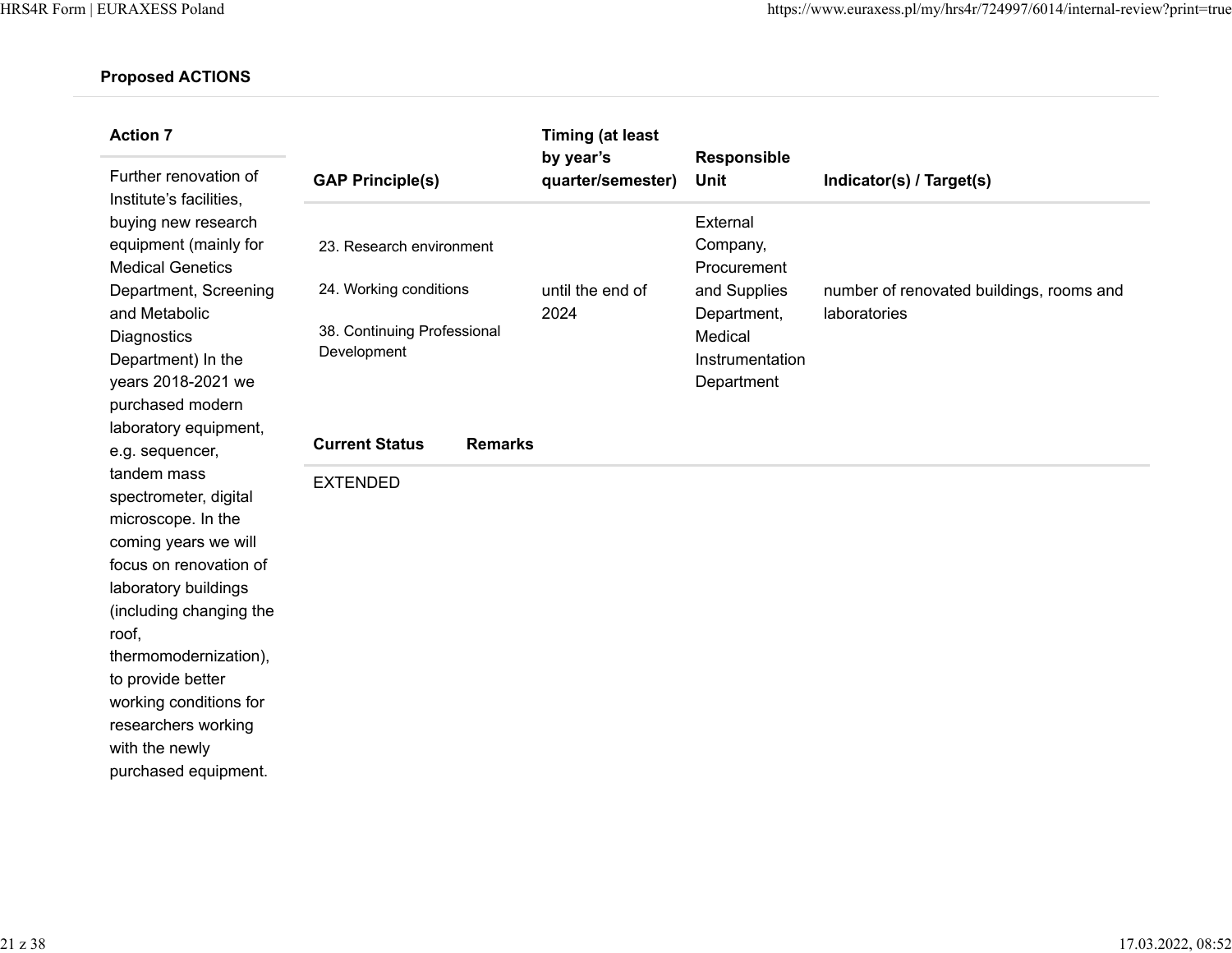| <b>Action 8</b>                                                                                                                        |                                         |                | <b>Timing (at least</b><br>by year's |                            |                                            |
|----------------------------------------------------------------------------------------------------------------------------------------|-----------------------------------------|----------------|--------------------------------------|----------------------------|--------------------------------------------|
| Implementation and<br>further development of<br>HR portal. In 02.2022,<br>the HR Portal was put<br>into use for employees,             | <b>GAP Principle(s)</b>                 |                | quarter/semester)                    | <b>Responsible</b><br>Unit | Indicator(s) / Target(s)                   |
|                                                                                                                                        | 5. Contractual and legal<br>obligations |                |                                      |                            |                                            |
| where they can track<br>their data on                                                                                                  | 15. Transparency (Code)                 |                | until the end of<br>2024             | the HR and<br>Payroll      | percentage of researchers using the portal |
| employment, medical<br>examinations, pay slips<br>and download the<br>annual PIT-11<br>settlement. We plan to<br>popularize the use of | 24. Working conditions                  |                |                                      | Department                 |                                            |
|                                                                                                                                        | 26. Funding and salaries                |                |                                      |                            |                                            |
|                                                                                                                                        | <b>Current Status</b>                   | <b>Remarks</b> |                                      |                            |                                            |
| the portal among<br>researchers and add<br>new functionalities to it.                                                                  | <b>NEW</b>                              |                |                                      |                            |                                            |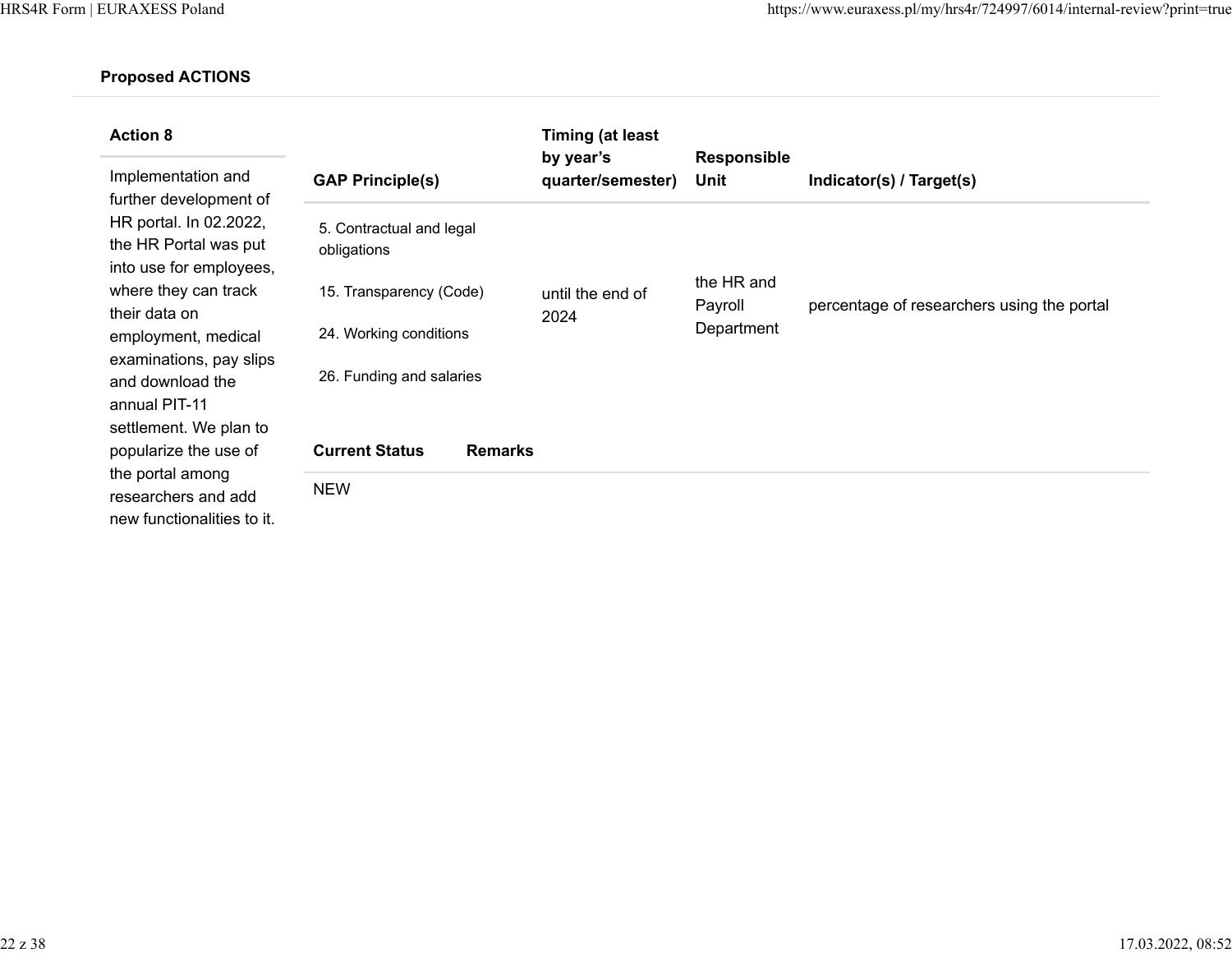| <b>Action 9</b><br>Training for scientists -<br>we are planning,<br>among others, a<br>training on copyrights<br>for researchers, a<br>training in using<br>Omega-Psir system for<br>researchers and<br>internal training on<br>OTM-R principles for<br>members of the<br>competition committee<br>and other people<br>participating in the<br>recruitment process for<br>scientific positions,<br>training in preparation | <b>GAP Principle(s)</b> | <b>Timing (at least</b><br>by year's<br>quarter/semester) | Responsible<br>Unit | Indicator(s) / Target(s) |
|----------------------------------------------------------------------------------------------------------------------------------------------------------------------------------------------------------------------------------------------------------------------------------------------------------------------------------------------------------------------------------------------------------------------------|-------------------------|-----------------------------------------------------------|---------------------|--------------------------|
| of publications and<br>seeking scientific<br>information.                                                                                                                                                                                                                                                                                                                                                                  |                         |                                                           |                     |                          |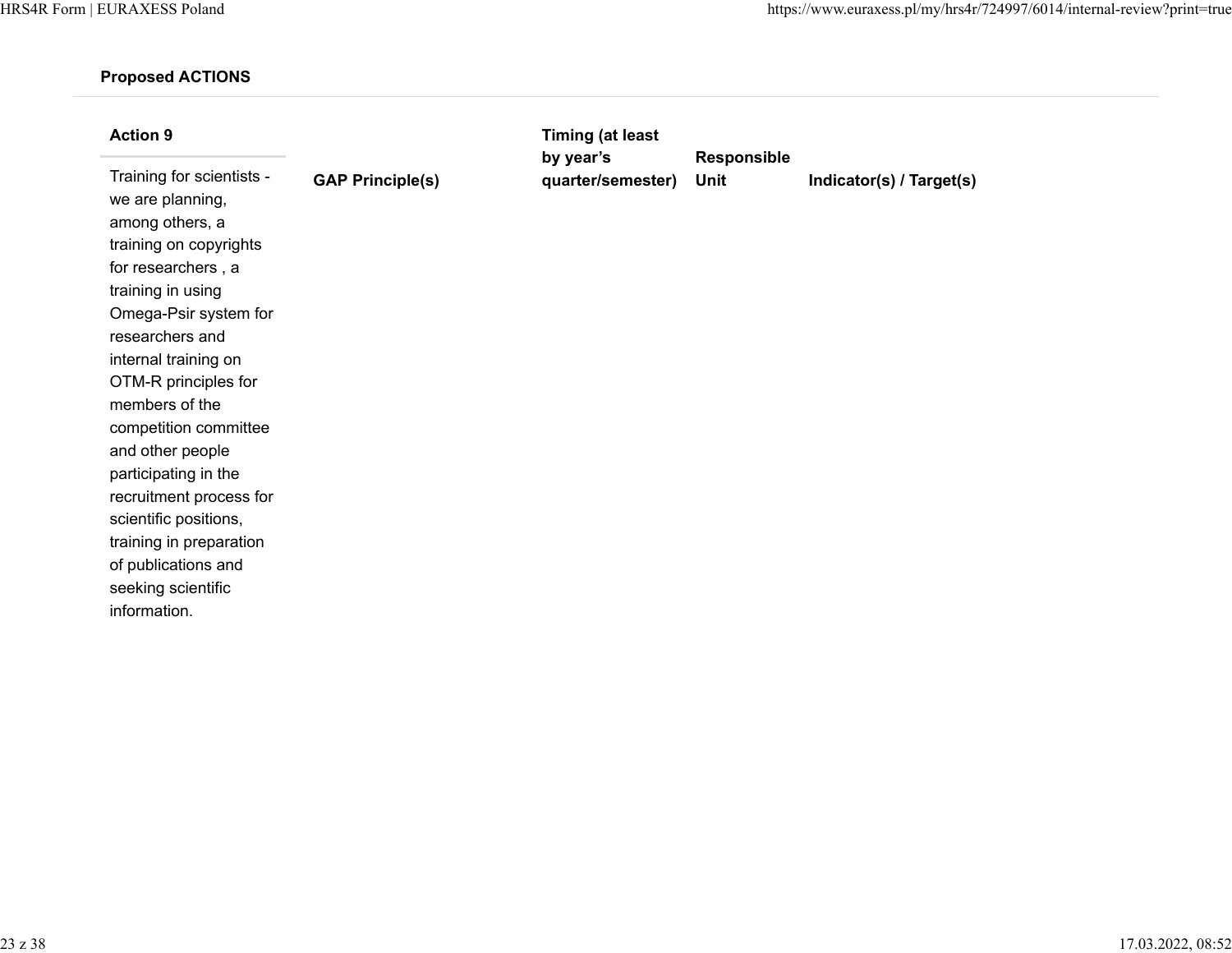| <b>GAP Principle(s)</b>                                       | <b>Timing (at least</b><br>by year's<br>quarter/semester) | <b>Responsible</b><br>Unit               | Indicator(s) / Target(s)                                                                 |
|---------------------------------------------------------------|-----------------------------------------------------------|------------------------------------------|------------------------------------------------------------------------------------------|
| 2. Ethical principles                                         |                                                           |                                          |                                                                                          |
| 3. Professional responsibility                                |                                                           |                                          |                                                                                          |
| 4. Professional attitude                                      |                                                           |                                          |                                                                                          |
| 5. Contractual and legal<br>obligations                       |                                                           |                                          |                                                                                          |
| 6. Accountability                                             |                                                           |                                          |                                                                                          |
| 7. Good practice in research                                  |                                                           | the HR and                               |                                                                                          |
| 8. Dissemination,<br>exploitation of results                  |                                                           | Payroll<br>Department,<br>the Scientific |                                                                                          |
| 12. Recruitment                                               | until the end of<br>2024                                  | Research<br>and                          | number of trainings for researchers, number of<br>researchers participating in trainings |
| 13. Recruitment (Code)                                        |                                                           | Technology<br>Transfer                   |                                                                                          |
| 14. Selection (Code)                                          |                                                           | Department                               |                                                                                          |
| 15. Transparency (Code)                                       |                                                           |                                          |                                                                                          |
| 16. Judging merit (Code)                                      |                                                           |                                          |                                                                                          |
| 17. Variations in the<br>chronological order of CVs<br>(Code) |                                                           |                                          |                                                                                          |
| 18. Recognition of mobility<br>experience (Code)              |                                                           |                                          |                                                                                          |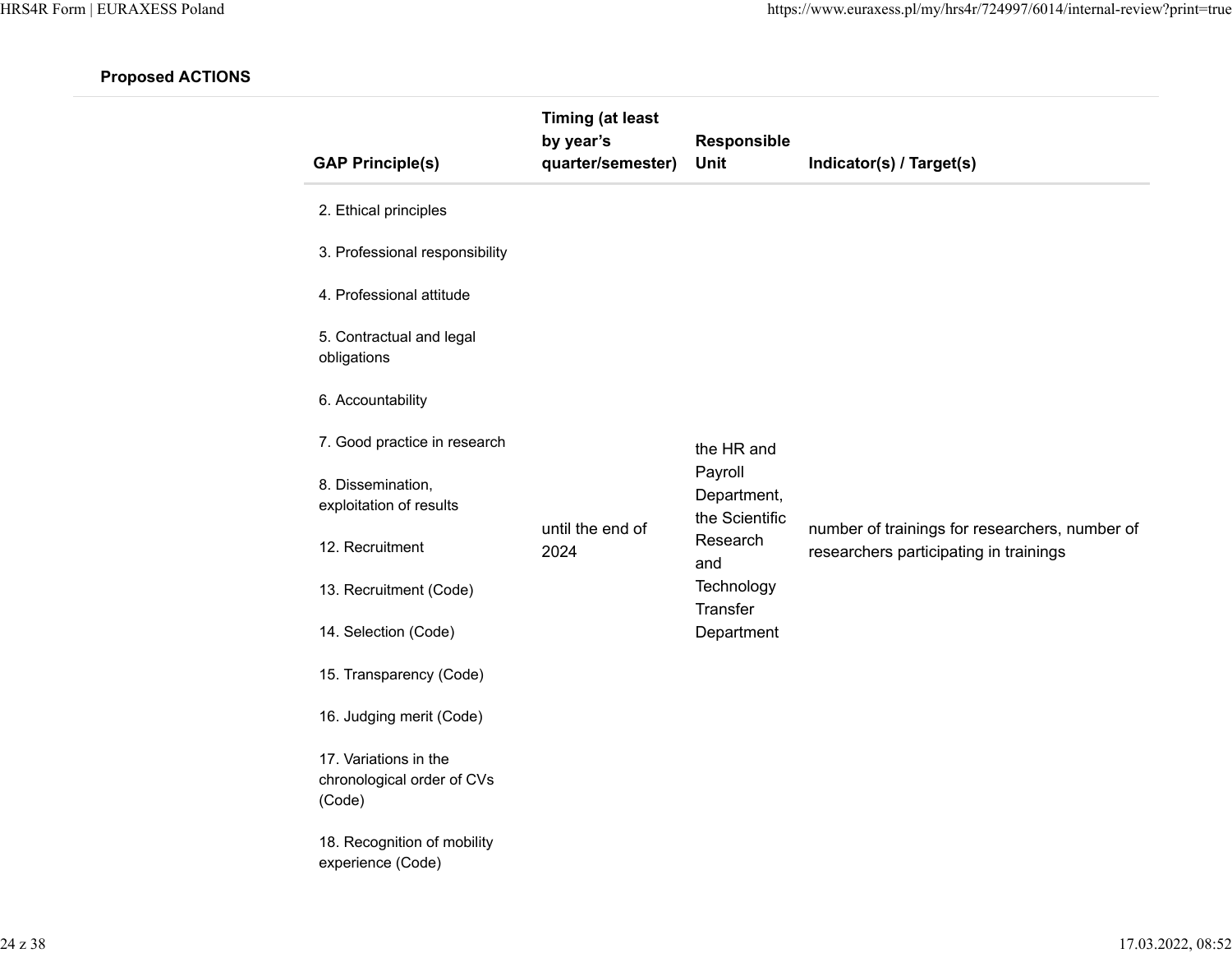| <b>GAP Principle(s)</b>                                          | <b>Timing (at least</b><br>by year's<br>quarter/semester) | Responsible<br>Unit | Indicator(s) / Target(s) |  |
|------------------------------------------------------------------|-----------------------------------------------------------|---------------------|--------------------------|--|
| 19. Recognition of<br>qualifications (Code)                      |                                                           |                     |                          |  |
| 20. Seniority (Code)                                             |                                                           |                     |                          |  |
| 21. Postdoctoral<br>appointments (Code)                          |                                                           |                     |                          |  |
| 23. Research environment                                         |                                                           |                     |                          |  |
| 24. Working conditions                                           |                                                           |                     |                          |  |
| 31. Intellectual Property<br><b>Rights</b>                       |                                                           |                     |                          |  |
| 32. Co-authorship                                                |                                                           |                     |                          |  |
| 39. Access to research<br>training and continuous<br>development |                                                           |                     |                          |  |
| <b>Current Status</b><br><b>Remarks</b>                          |                                                           |                     |                          |  |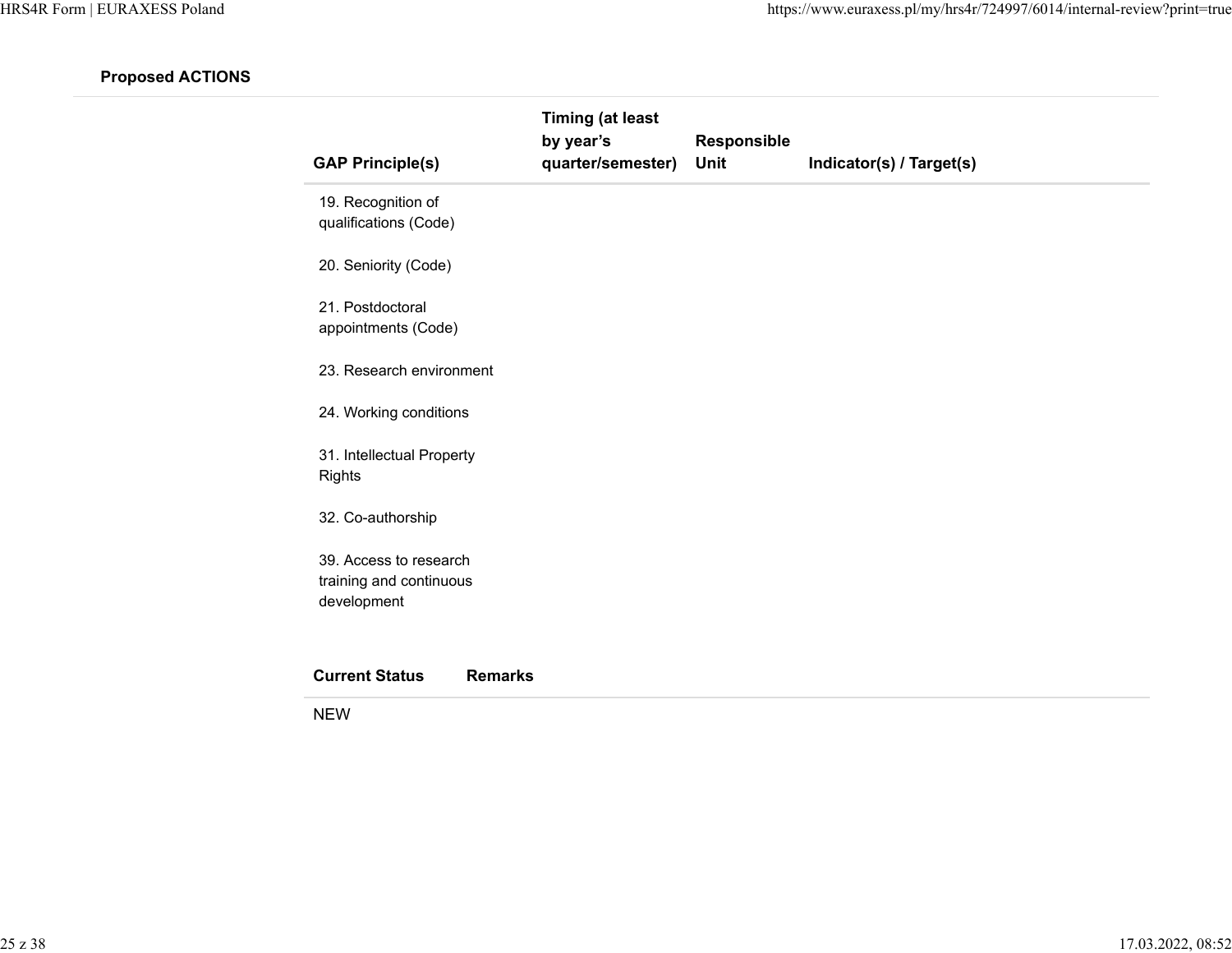| <b>Action 10</b>                            |                                            | <b>Timing (at least</b><br>by year's | <b>Responsible</b>                             |                                                               |
|---------------------------------------------|--------------------------------------------|--------------------------------------|------------------------------------------------|---------------------------------------------------------------|
| Further development<br>and popularization   | <b>GAP Principle(s)</b>                    | quarter/semester)                    | <b>Unit</b>                                    | Indicator(s) / Target(s)                                      |
| among scientists of<br>Omega Psir - a newly | 7. Good practice in research               |                                      |                                                |                                                               |
| implemented electronic                      | 8. Dissemination,                          |                                      |                                                |                                                               |
| system combining<br>functionalities of an   | exploitation of results                    |                                      | the Scientific                                 |                                                               |
| Institutional Repository                    | 23. Research environment                   | untile the end of<br>2024            | Research and<br>Technology<br>Transfer         | researchers of IMC become familiar with<br>and use Omega-Psir |
| (IR) and a Current<br>Research Information  | 24. Working conditions                     |                                      |                                                |                                                               |
| System (CRIS).                              | 38. Continuing Professional<br>Development |                                      | Department, the<br>Librarian, IT<br>Department |                                                               |
|                                             | 39. Access to research                     |                                      |                                                |                                                               |
|                                             | training and continuous<br>development     |                                      |                                                |                                                               |
|                                             |                                            |                                      |                                                |                                                               |
|                                             | <b>Current Status</b><br><b>Remarks</b>    |                                      |                                                |                                                               |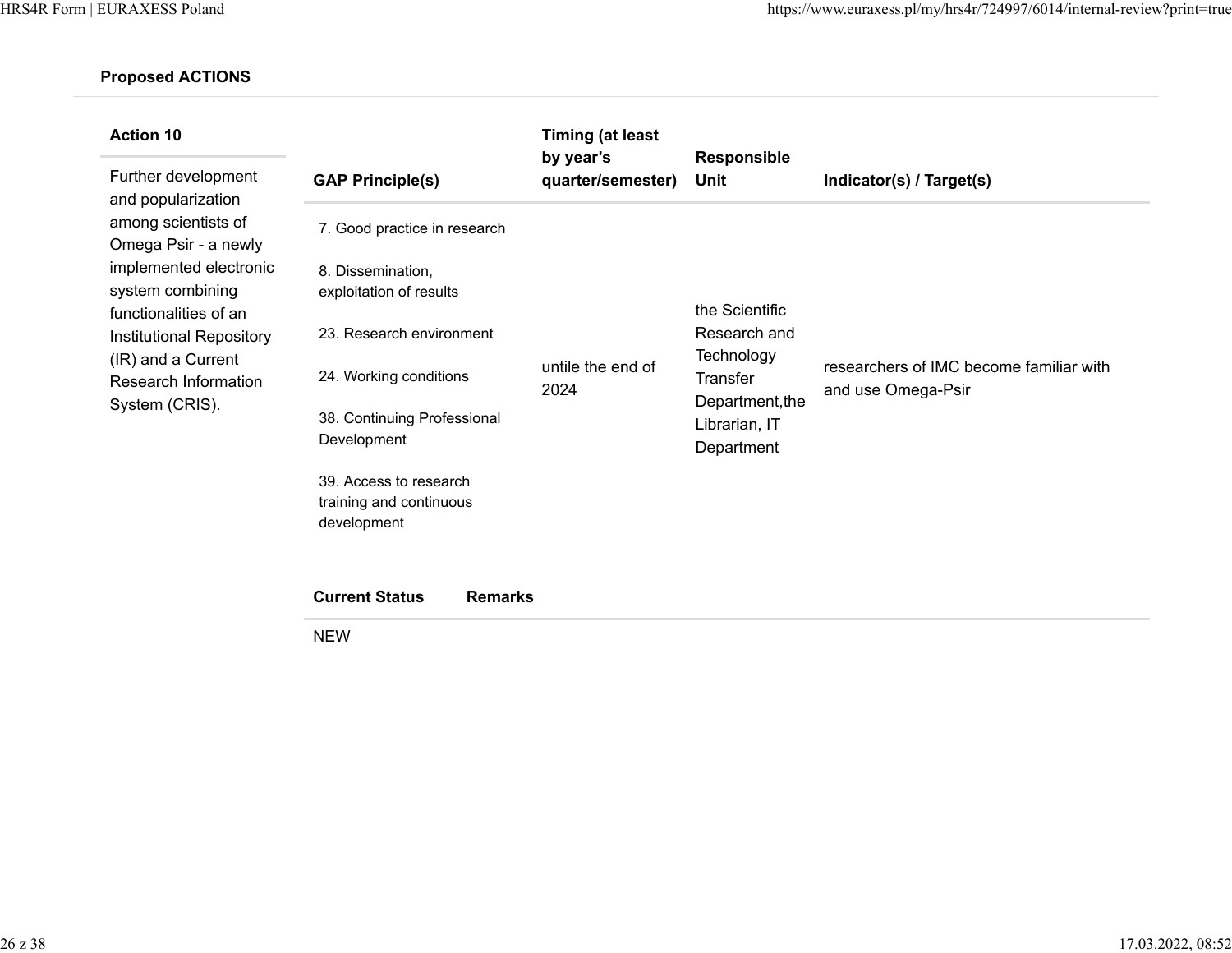| <b>Action 11</b>                                                                                                                                                                                                                                                                                                                                                                                                                                                  |                         | <b>Timing (at least</b>        |                     |                          |
|-------------------------------------------------------------------------------------------------------------------------------------------------------------------------------------------------------------------------------------------------------------------------------------------------------------------------------------------------------------------------------------------------------------------------------------------------------------------|-------------------------|--------------------------------|---------------------|--------------------------|
| Carrying out the<br>procedure of<br>assessment to what<br>extent the OTM-R<br>system is being<br>implemented -<br>according to the<br>enclosed document<br>`Procedure for<br>checking the conditions<br>of employment in<br>scientific positions -<br>quality control of the<br>application of the<br>principles of Good<br>Practices in the field of<br>employment of<br>researchers at the<br>Institute of Mother and<br>Child' - gathering<br>information from | <b>GAP Principle(s)</b> | by year's<br>quarter/semester) | Responsible<br>Unit | Indicator(s) / Target(s) |
| scientists, drawing                                                                                                                                                                                                                                                                                                                                                                                                                                               |                         |                                |                     |                          |
| conclusions, creating<br>recommendations and<br>implementing them.                                                                                                                                                                                                                                                                                                                                                                                                |                         |                                |                     |                          |
|                                                                                                                                                                                                                                                                                                                                                                                                                                                                   |                         |                                |                     |                          |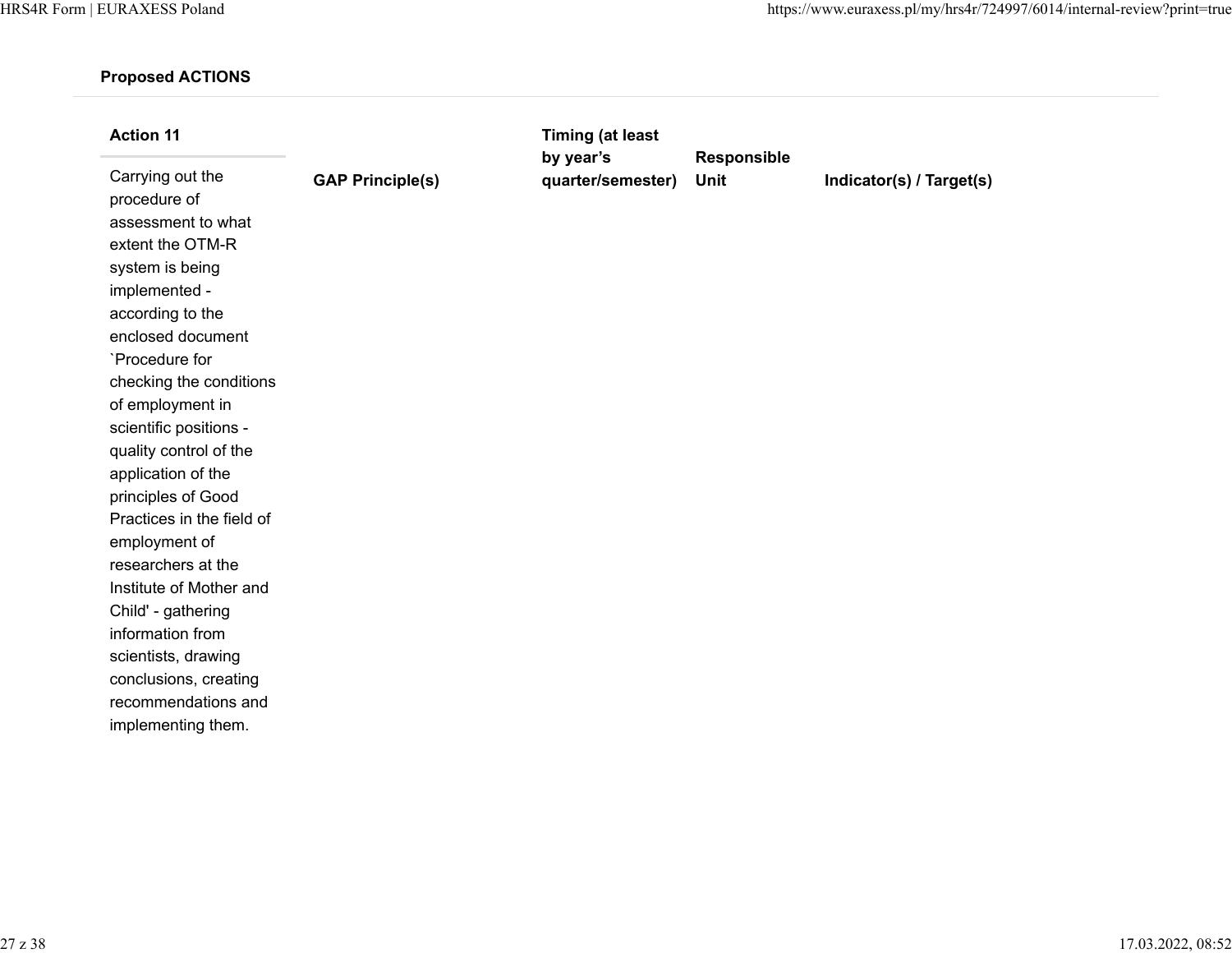| <b>GAP Principle(s)</b>                                       | <b>Timing (at least</b><br>by year's<br>quarter/semester) | Responsible<br>Unit                    | Indicator(s) / Target(s)  |
|---------------------------------------------------------------|-----------------------------------------------------------|----------------------------------------|---------------------------|
| 1. Research freedom                                           |                                                           |                                        |                           |
| 2. Ethical principles                                         |                                                           |                                        |                           |
| 3. Professional responsibility                                |                                                           |                                        |                           |
| 4. Professional attitude                                      |                                                           |                                        |                           |
| 7. Good practice in research                                  |                                                           |                                        |                           |
| 10. Non discrimination                                        |                                                           | the Scientific                         |                           |
| 11. Evaluation/ appraisal<br>systems                          |                                                           | Research and<br>Technology<br>Transfer |                           |
| 12. Recruitment                                               | until the end of                                          | Department, HR<br>Department,          | results of the assessment |
| 13. Recruitment (Code)                                        | 2022                                                      | the<br>Commission for                  |                           |
| 14. Selection (Code)                                          |                                                           | <b>HR Excellence</b>                   |                           |
| 15. Transparency (Code)                                       |                                                           | in Research<br>award                   |                           |
| 16. Judging merit (Code)                                      |                                                           |                                        |                           |
| 17. Variations in the<br>chronological order of CVs<br>(Code) |                                                           |                                        |                           |
| 18. Recognition of mobility<br>experience (Code)              |                                                           |                                        |                           |
| 19. Recognition of                                            |                                                           |                                        |                           |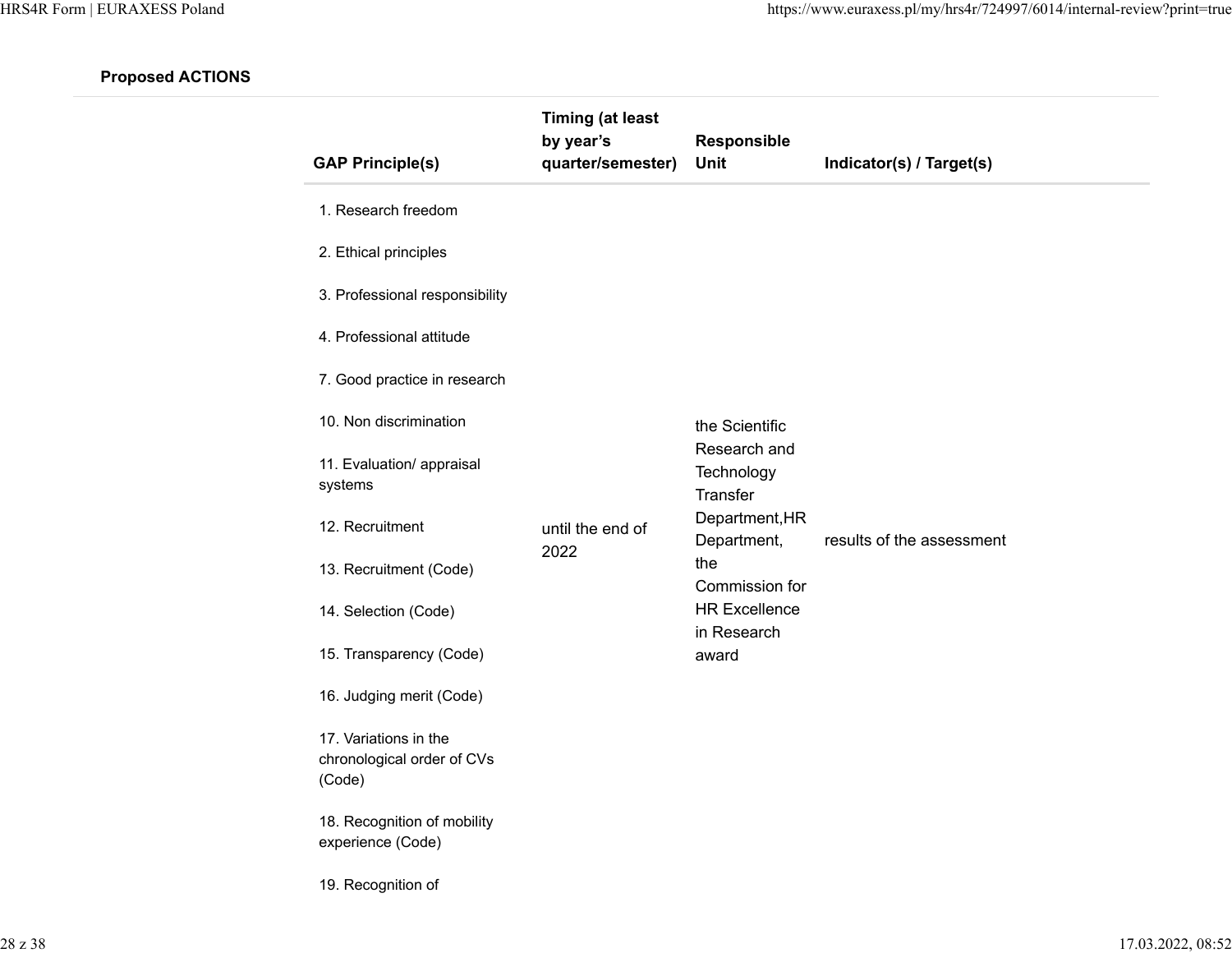| <b>GAP Principle(s)</b>                       | <b>Timing (at least</b><br>by year's<br>quarter/semester) | Responsible<br>Unit | Indicator(s) / Target(s) |
|-----------------------------------------------|-----------------------------------------------------------|---------------------|--------------------------|
| qualifications (Code)                         |                                                           |                     |                          |
| 20. Seniority (Code)                          |                                                           |                     |                          |
| 23. Research environment                      |                                                           |                     |                          |
| 24. Working conditions                        |                                                           |                     |                          |
| 25. Stability and<br>permanence of employment |                                                           |                     |                          |
| 27. Gender balance                            |                                                           |                     |                          |
| 36. Relation with<br>supervisors              |                                                           |                     |                          |
| 37. Supervision and<br>managerial duties      |                                                           |                     |                          |
| 38. Continuing Professional<br>Development    |                                                           |                     |                          |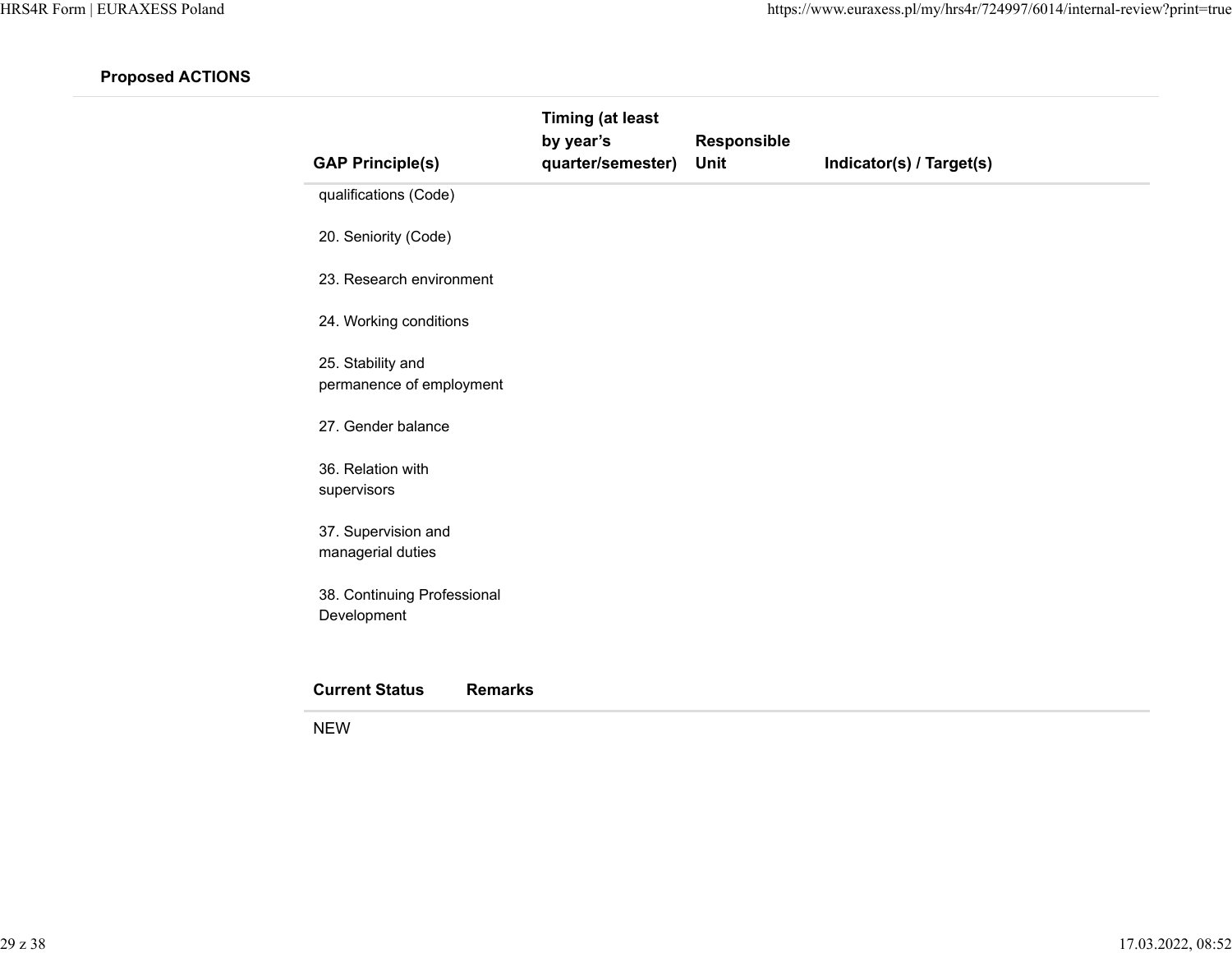| <b>Action 12</b><br>Adding to the<br>responsibilities of the<br>Librarian, that he/she<br>informs (sends e-mails)<br>all researchers about<br>possibilities of<br>participating in<br>trainings in preparing<br>publications, seeking<br>scientific information. | <b>GAP Principle(s)</b>                                          | <b>Timing (at least</b><br>by year's<br>quarter/semester) | <b>Responsible</b><br>Unit                         | Indicator(s) / Target(s)                                                    |
|------------------------------------------------------------------------------------------------------------------------------------------------------------------------------------------------------------------------------------------------------------------|------------------------------------------------------------------|-----------------------------------------------------------|----------------------------------------------------|-----------------------------------------------------------------------------|
|                                                                                                                                                                                                                                                                  | 23. Research environment                                         |                                                           |                                                    |                                                                             |
|                                                                                                                                                                                                                                                                  | 28. Career development                                           | April 2022                                                | the Librarian,<br>HR and<br>Payroll<br>Department, | regular analysis of available data and<br>information sent by the Librarian |
|                                                                                                                                                                                                                                                                  | 30. Access to career advice                                      |                                                           |                                                    |                                                                             |
|                                                                                                                                                                                                                                                                  | 38. Continuing Professional<br>Development                       |                                                           |                                                    |                                                                             |
|                                                                                                                                                                                                                                                                  | 39. Access to research<br>training and continuous<br>development |                                                           |                                                    |                                                                             |
|                                                                                                                                                                                                                                                                  | <b>Current Status</b><br><b>Remarks</b>                          |                                                           |                                                    |                                                                             |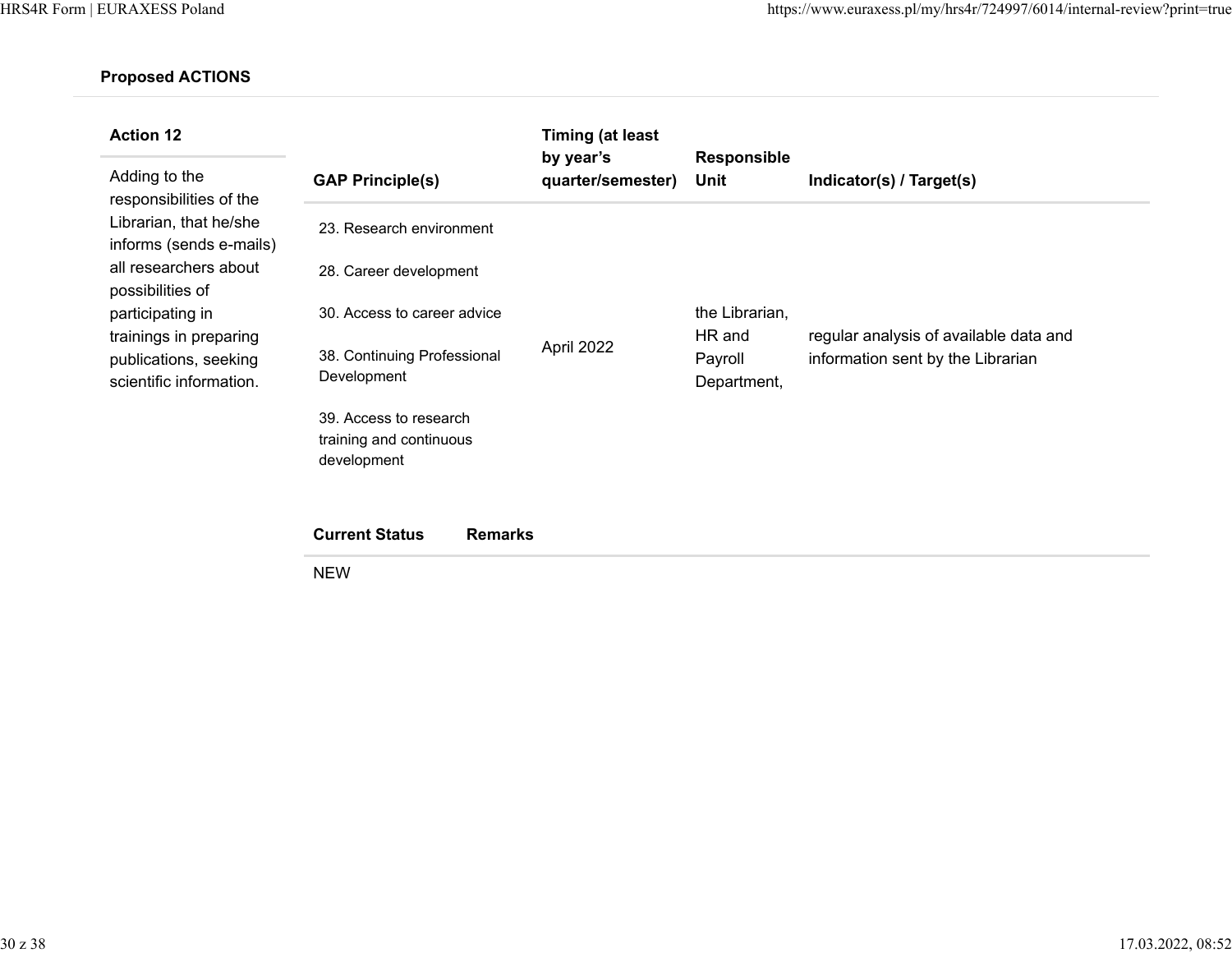| <b>Action 13</b><br>Adding to the<br>responsibilities of the          | <b>GAP Principle(s)</b>                                          | <b>Timing (at least</b><br>by year's<br>quarter/semester) | <b>Responsible</b><br>Unit | Indicator(s) / Target(s)                                                          |
|-----------------------------------------------------------------------|------------------------------------------------------------------|-----------------------------------------------------------|----------------------------|-----------------------------------------------------------------------------------|
| Scientific Research<br>and Technology                                 | 26. Funding and salaries                                         |                                                           |                            |                                                                                   |
| <b>Transfer Department</b><br>informing all                           | 28. Career development                                           |                                                           | the Scientific             |                                                                                   |
| researchers regularly<br>about possibilities of                       | 30. Access to career advice                                      |                                                           | Research<br>and            | regular analysis of available data and                                            |
| applying for research<br>projects, participating                      | 38. Continuing Professional<br>Development                       | June 2022                                                 | Technology<br>Transfer     | information sent by the Scientific Research<br>and Technology Transfer Department |
| in competitions etc.<br>(sending e-mails,<br>information in intranet) | 39. Access to research<br>training and continuous<br>development |                                                           | Department,                |                                                                                   |

| <b>Current Status</b> | <b>Remarks</b> |
|-----------------------|----------------|
|-----------------------|----------------|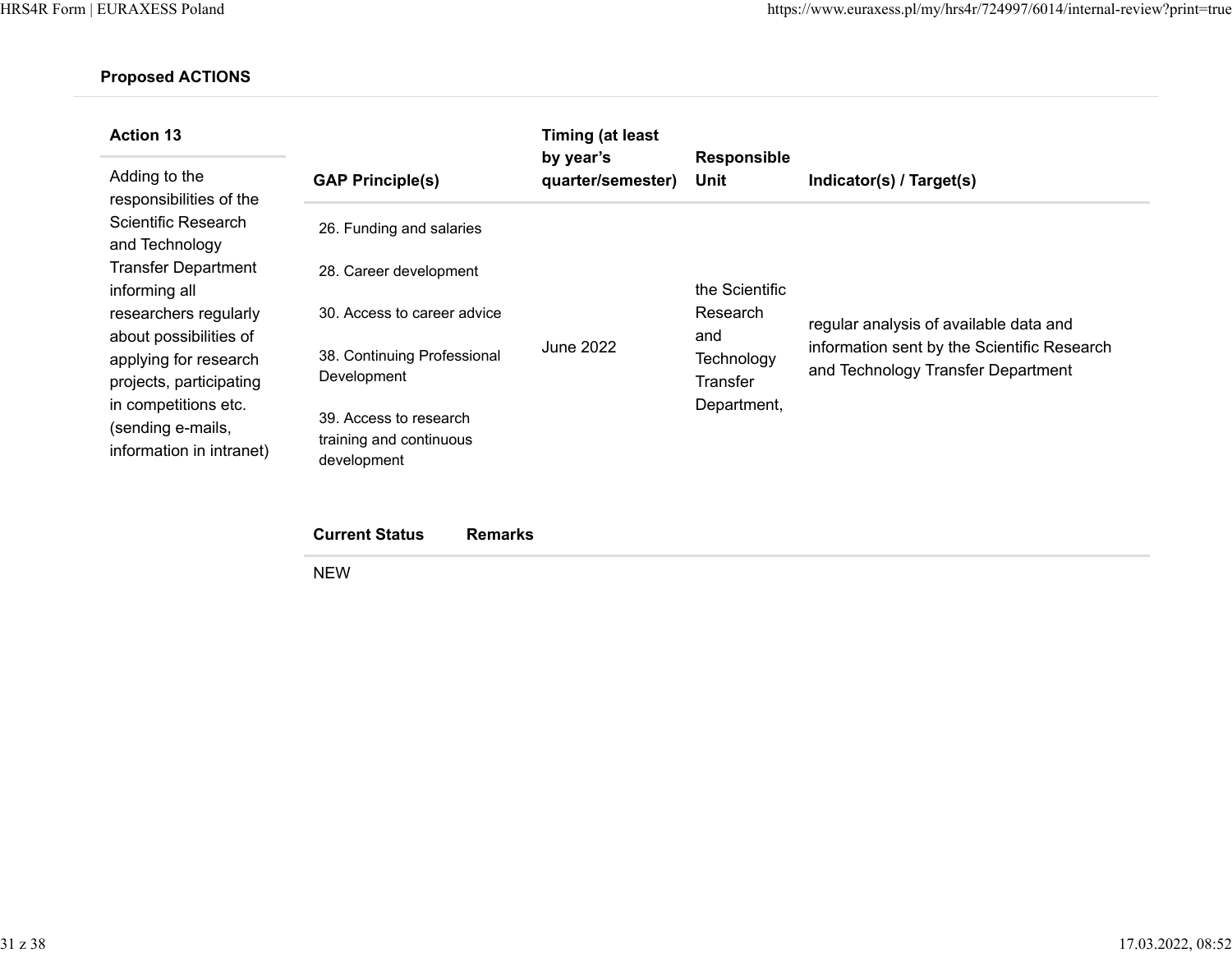| <b>Action 14</b>                                                                                                                                                                           |                                                               | <b>Timing (at least</b>        |                                 |                                                            |
|--------------------------------------------------------------------------------------------------------------------------------------------------------------------------------------------|---------------------------------------------------------------|--------------------------------|---------------------------------|------------------------------------------------------------|
| We plan to carry out 4<br>competitions for a<br>scientific post, because<br>we develop scientific<br>activity of the<br>Department of Child                                                | <b>GAP Principle(s)</b>                                       | by year's<br>quarter/semester) | <b>Responsible</b><br>Unit      | Indicator(s) / Target(s)                                   |
|                                                                                                                                                                                            | 7. Good practice in research                                  |                                |                                 |                                                            |
|                                                                                                                                                                                            | 12. Recruitment                                               |                                |                                 |                                                            |
| and Adolescent Health<br>(competitions for an                                                                                                                                              | 13. Recruitment (Code)                                        |                                |                                 |                                                            |
| assistant and for an                                                                                                                                                                       | 14. Selection (Code)                                          |                                |                                 |                                                            |
| adjunct) and there is<br>also a need for an<br>adjunct in the<br><b>Department of Medical</b><br>Genetics as well as for<br>an Institute's professor<br>in the Department of<br>Nutrition. | 15. Transparency (Code)                                       | until the end of<br>2022       | HR and<br>Payroll<br>Department | employing 4 new researchers as a result of<br>competitions |
|                                                                                                                                                                                            | 16. Judging merit (Code)                                      |                                |                                 |                                                            |
|                                                                                                                                                                                            | 17. Variations in the<br>chronological order of CVs<br>(Code) |                                |                                 |                                                            |
|                                                                                                                                                                                            | 18. Recognition of mobility                                   |                                |                                 |                                                            |
|                                                                                                                                                                                            | experience (Code)                                             |                                |                                 |                                                            |
|                                                                                                                                                                                            | 19. Recognition of<br>qualifications (Code)                   |                                |                                 |                                                            |
|                                                                                                                                                                                            | <b>Current Status</b><br><b>Remarks</b>                       |                                |                                 |                                                            |
|                                                                                                                                                                                            | <b>NEW</b>                                                    |                                |                                 |                                                            |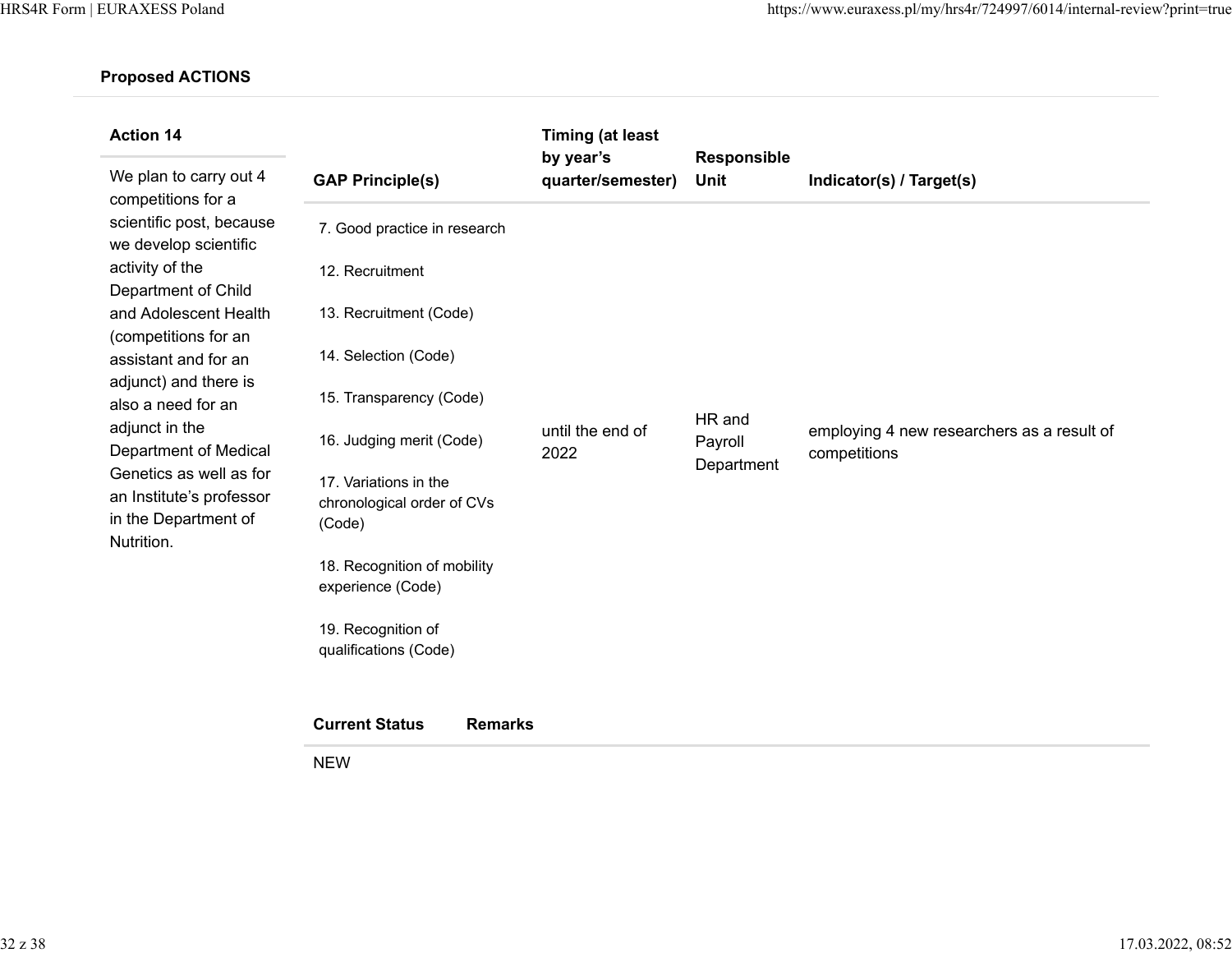| <b>Action 15</b><br>Adjusting `Regulations<br>for the evaluation of<br>scientific and technical<br>achievements of<br>scientific and scientific-<br>technical employees'<br>to new rules of<br>evaluating research<br>activity of universities<br>and research institutes | <b>GAP Principle(s)</b>              | Timing (at least<br>by year's<br>quarter/semester) | <b>Responsible</b><br>Unit | Indicator(s) / Target(s)                                                                  |
|---------------------------------------------------------------------------------------------------------------------------------------------------------------------------------------------------------------------------------------------------------------------------|--------------------------------------|----------------------------------------------------|----------------------------|-------------------------------------------------------------------------------------------|
|                                                                                                                                                                                                                                                                           | 11. Evaluation/ appraisal<br>systems | the end of 2022                                    | the Scientific<br>Research |                                                                                           |
|                                                                                                                                                                                                                                                                           | 23. Research environment             |                                                    | and<br>Technology          |                                                                                           |
|                                                                                                                                                                                                                                                                           | 24. Working conditions               |                                                    | Transfer<br>Department,    | Imtroducing changes in the `Regulations for<br>the evaluation of scientific and technical |
|                                                                                                                                                                                                                                                                           | 28. Career development               |                                                    | the<br>Commission          | achievements of scientific and scientific-<br>technical employees`                        |
|                                                                                                                                                                                                                                                                           | 38. Continuing Professional          |                                                    | for HR                     |                                                                                           |
|                                                                                                                                                                                                                                                                           | Development                          |                                                    | Excellence in              |                                                                                           |
|                                                                                                                                                                                                                                                                           | 40. Supervision                      |                                                    | Research<br>award          |                                                                                           |

| <b>Current Status</b> | Remarks |
|-----------------------|---------|
| <b>NEW</b>            |         |

Unselected principles:

9. Public engagement 22. Recognition of the profession 29. Value of mobility 33. Teaching 34. Complains/ appeals

35. Participation in decision-making bodies

**The extended version of the reviewed HR Strategy for your organisation for the next 3 years, including the OTM-R policy must be published on your organisation's website.**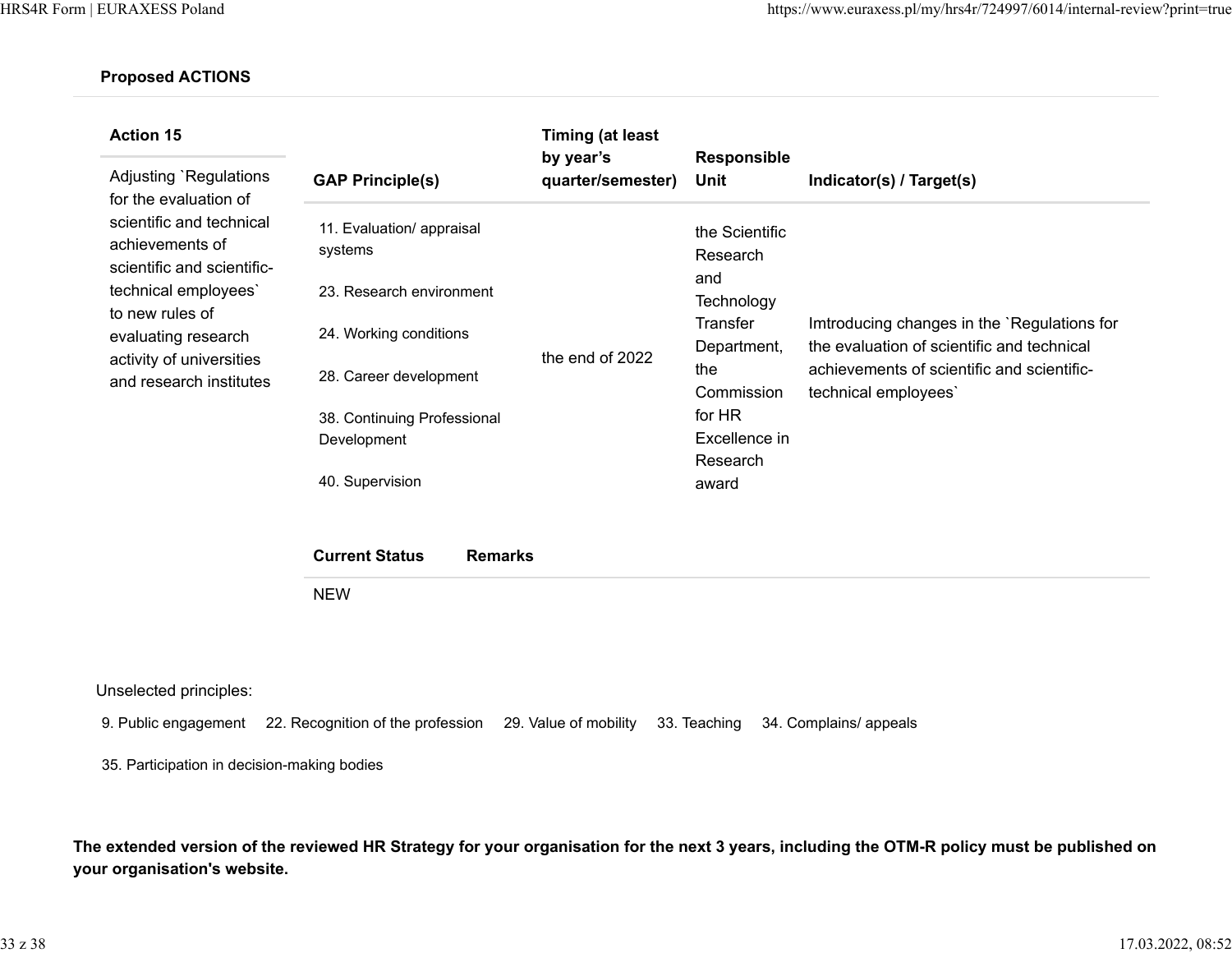Please provide the link to the dedicated webpage(s) on your organisation's web site \*:

URL \*: [https://imid.med.pl/en/about-us/logo-hr-excellence-in](https://imid.med.pl/en/about-us/logo-hr-excellence-in-research)[research](https://imid.med.pl/en/about-us/logo-hr-excellence-in-research)

If your organisation has already filled in the OTM-R checklist in the Initial Phase, please also indicate how your organisation is working towards / has developed an Open, Transparent and Merit-Based Recruitment Policy. Although there may be some overlap with a range of actions listed above in the action plan (as emerged from the Gap Analysis), please provide a short commentary demonstrating the progress of the implementation versus the initial phase.

Comments on the implementation of the OTM-R principles (Initial Phase)

Comments on the implementation of the OTM-R principles (Internal Review for Interim Assessment)

Comments on the implementation of the OTM-R principles (Internal Review for Award Renewal)

The OTM-R policy has been introduced in IMC in May 2020. As a result of it, we also implemented a set of documents introducing rules, which make it possible to realize the policy (all the documents are enclosed and described in the action plan).

Since 2018 there have been only 4 competitions for a research position because the fluctuation of our employees is very low. However, we plan to carry out 4 competitions in the coming year and they will be carried out according to the new procedure.

Our candidates for research positions met the criteria and each competition was a success (employment of a researcher).

In the process of promoting our researchers we also follow the rules set out in the OTM-R policy and accompanying documents. To sum up, the OTM-R policy works in the IMC, on one hand streamlining the process of recruiting and promoting researchers and on the other - making it more clear and transparent for the scientists.

**Please be aware that your OTM-R policy should be 'embedded' into the institutional HR strategy at the award renewal phase. The extended version of the reviewed HR strategy including the OTM-R policy and actions should be published on your organisation's website.**

4. Implementation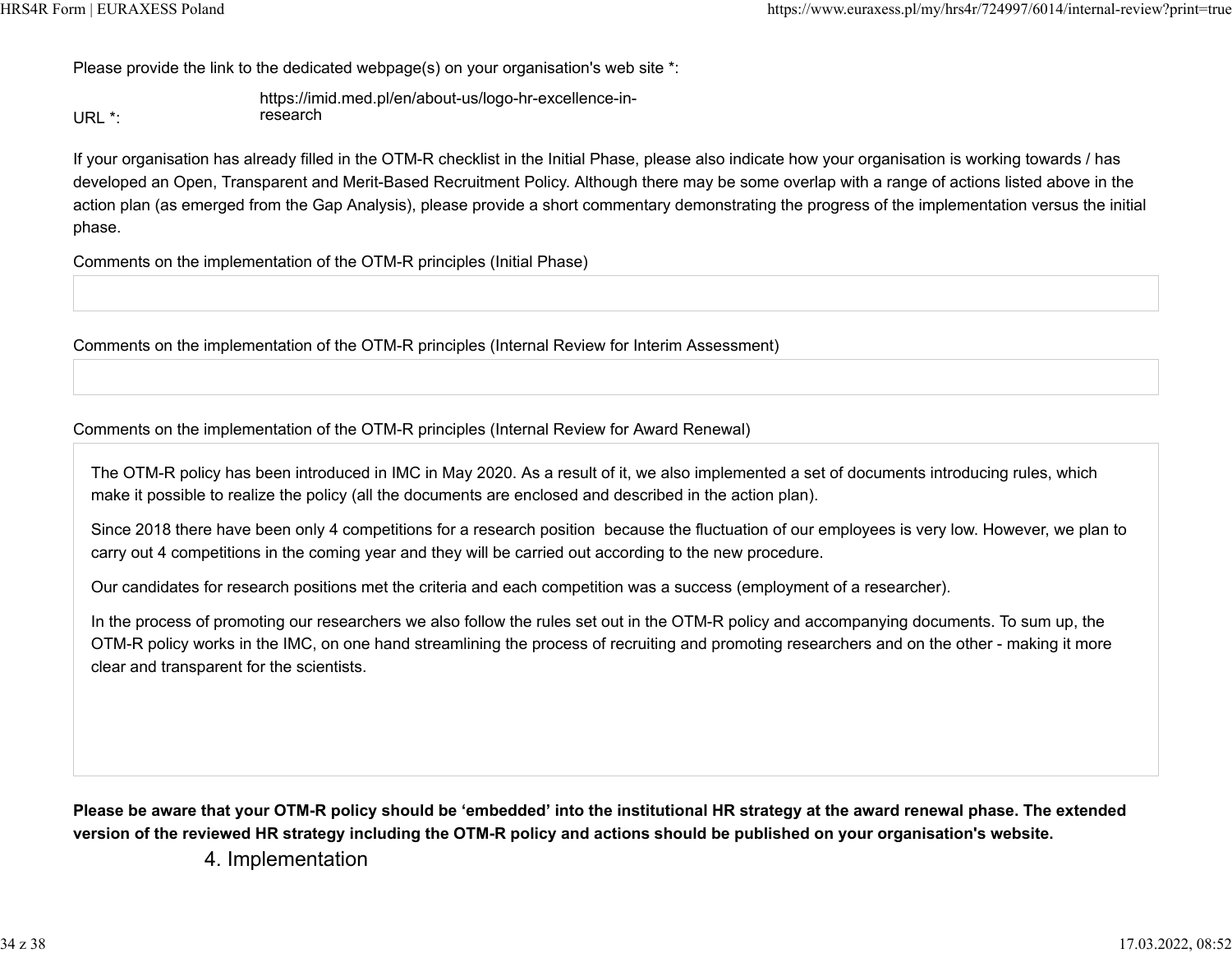$\checkmark$ 

#### General overview of the implementation process: (max. 1000 words)

The implementation process ran smoothly. Thanks to engagement of the HR and Payroll Department Manager who has been coordinating competitions for scientifict positions for many years, Scientific Research and Technology Transfer Depratment manager, Deputy Director for Science and other members of the HR Excellence in Research award committee award as well as on the bais of talks with members of previous competitions commissions we were able to prepare the first draft of pur policy. Then the document was discussed during the meeting of the of the HR Excellence in Research committee as well as with some researchers and finally the document has been implemented. Each time , when the competition commission is appointed by the Director of IMC, the HR and Payroll Department Manager presents the rules of carrying out the competition to members of the commission. After each recruitment for a researcxh position, it is analysed whether the whole process was in accordance with the rules of OTM-R policy.

Make sure you also cover all the aspects highlighted in the checklist, which you will need to describe in detail:

**Note:**Click on each question of the checklist to open the editor.

How have you prepared the internal review?\*

Detailed description and duly justification (max. 500 words)

We chceked regularly whether we fulfil the planned strategy (action plan) and we planned our next steps according to it. We had meetings of the Excellence in Research award Comittee during which we analysed our progress. We implemented recommendations elaborated during the meetings. Generally, the Scientific Research and Technology Transfer Department Manager is the person responsible for monitoring the progress of implementing the Action Plan and for initiating neccessary activities to realize it.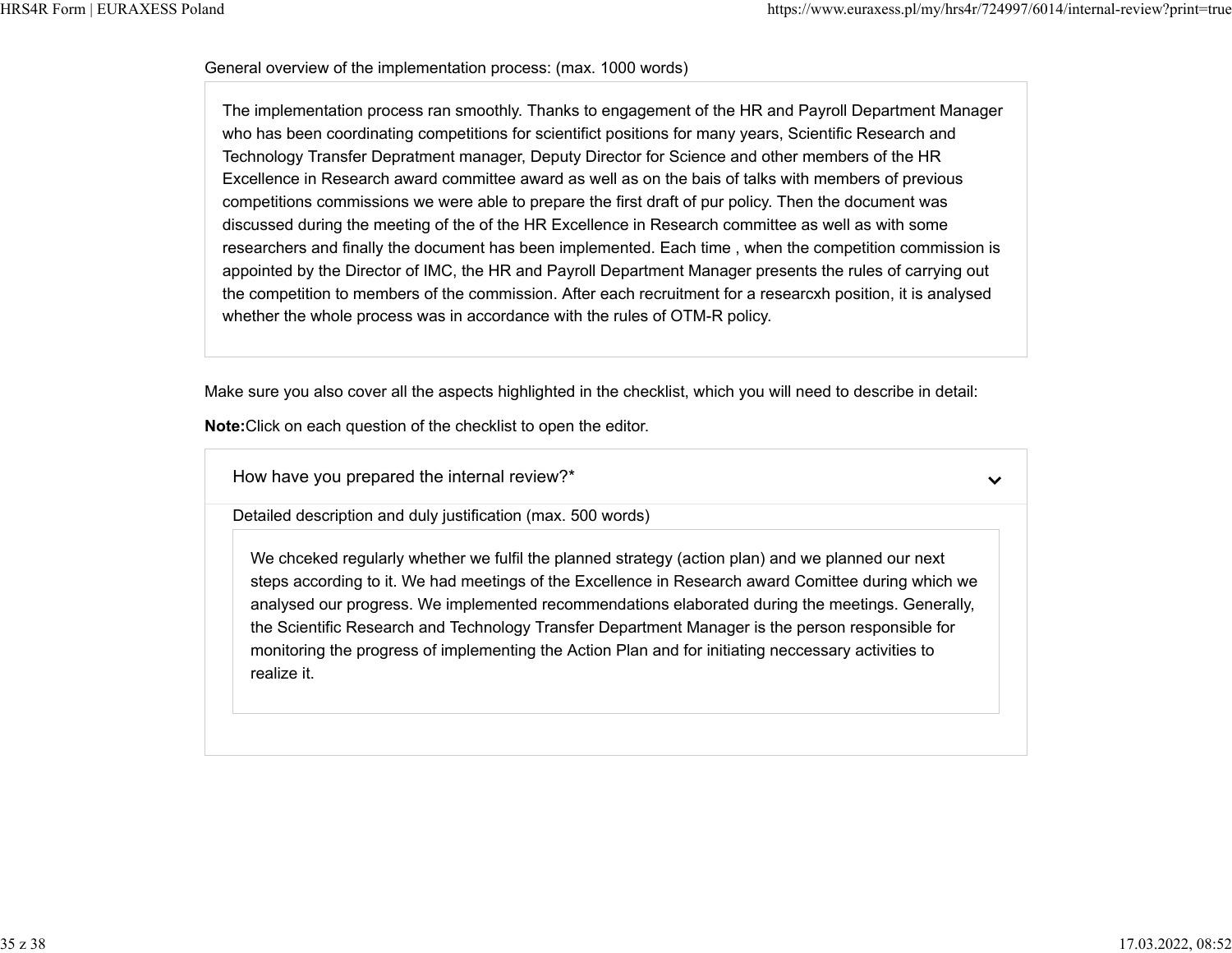$\checkmark$ 

\*

 $\checkmark$ 

How have you involved the research community, your main stakeholders, in the implementation \*

process?

Detailed description and duly justification (max. 500 words)

We informed the scientists about the implemented doducments as well as about the trainings.

Information on our HRS4R strategy is available on ur website. We have HR Excellence in Research logo in our emails of HR depaqrrment and official papers as well as job offers. Infrmation about our institute is available in Euraxess, we inserted in Linkedln information, that IMC has got Excellence in Research award.

In the coming months we plan to carry out the process of assessment to what extent the OTM-R system is being implemented - according to the enclosed document `Procedure for checking the conditions of employment in scientific positions - quality control of the application of the principles of Good Practices in the field of employment of researchers at the Institute of Mother and Child'. We will gather opinions and - information from scientists, analyze them and draw conslusions, create recommendations and implement them. That way we will get a broad picture of the process of implementing OTM-R policy in IMC.

Do you have an implementation committee and/or steering group regularly overseeing

progress?

Detailed description and duly justification (max. 500 words)

Yes, we have the Commission for HR Excellence in Research award, which also plays the role of a steering committee. This body is implementing as well as monitoring the progress of the Action Plan. In the Committee there are researchers at various stages of their professional career as well as people employed in various Departments and at various levels of our organisation. There are engaged people with a great authority among the employees. Thanks to that our Committee combines knowledge from various areas (e.g. legal aspects, HR , carrying out scientific projects, being an active scientist) and represents different perspectives.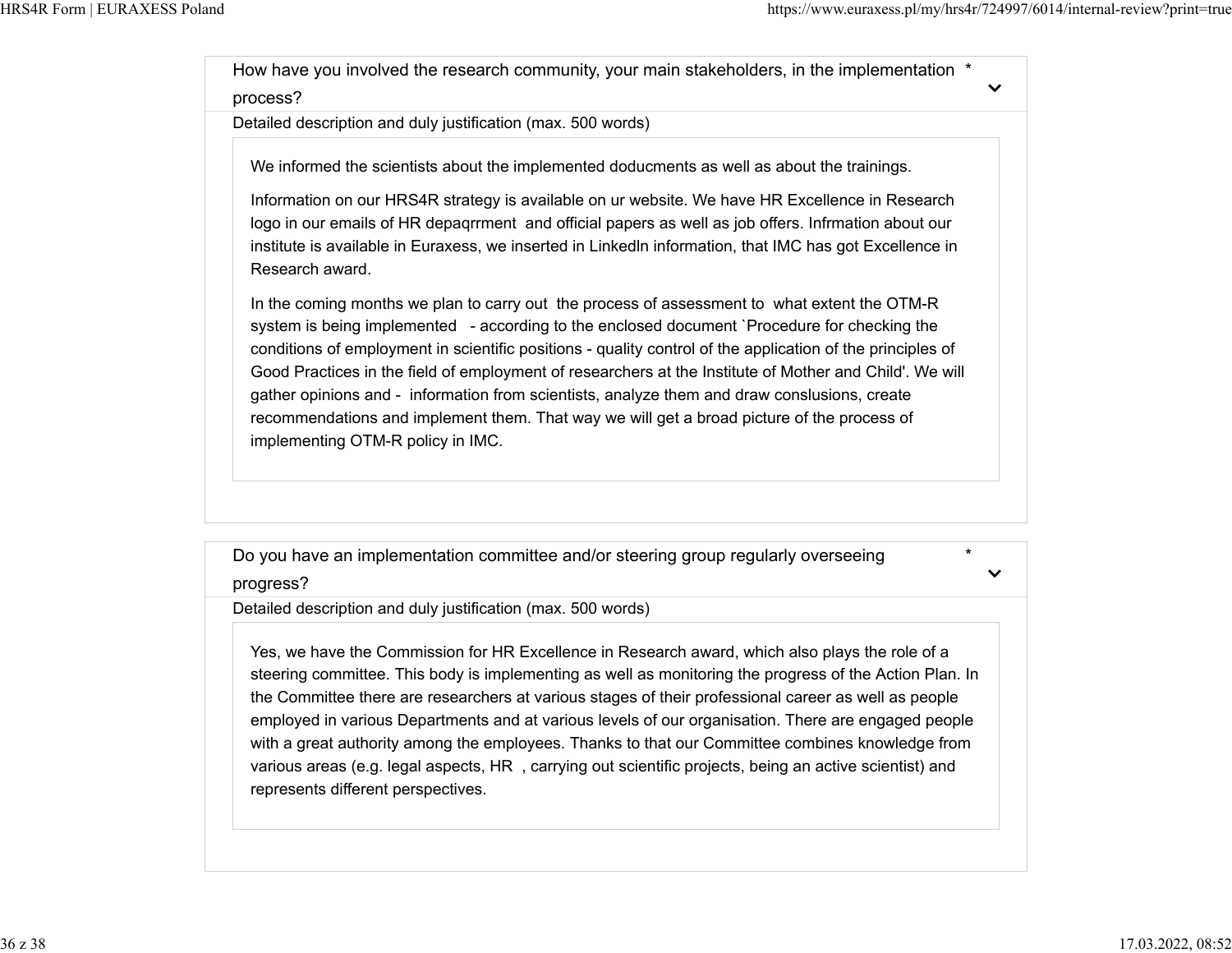Is there any alignment of organisational policies with the HRS4R? For example, is the HRS4R \*  $\checkmark$ recognized in the organisation's research strategy, overarching HR policy Detailed description and duly justification (max. 500 words)

Yes, HRS4R is recognized in our research strategy ( in the binding document entitled "SCIENTIFIC AND CLINICAL STRATEGY - perspective directions of scientific, development and implementation activity 2021-2024").

In the brochure for new employees, we include information about the HR Excellence in Research award and basic information with a link to the information on HRS4R on our website.

How has your organisation ensured that the proposed actions would be also implemented?\*

 $\checkmark$ 

Detailed description and duly justification (max. 500 words)

The he Commission for HR Excellence in Research award is obliged to implement proposed actions. We believe, that these actions are needed in our oganisation so we are going to put effort into carrying them out.

How are you monitoring progress (timeline)?\*

 $\checkmark$ 

Detailed description and duly justification (max. 500 words)

The Scientific Research and Technology Transfer Department manager is verifying every three months, whether the planned tasks have been realized. She also initiates the meetings and new steps taken by the Commission. The schedule of HRS4R is inserted in her calendar.